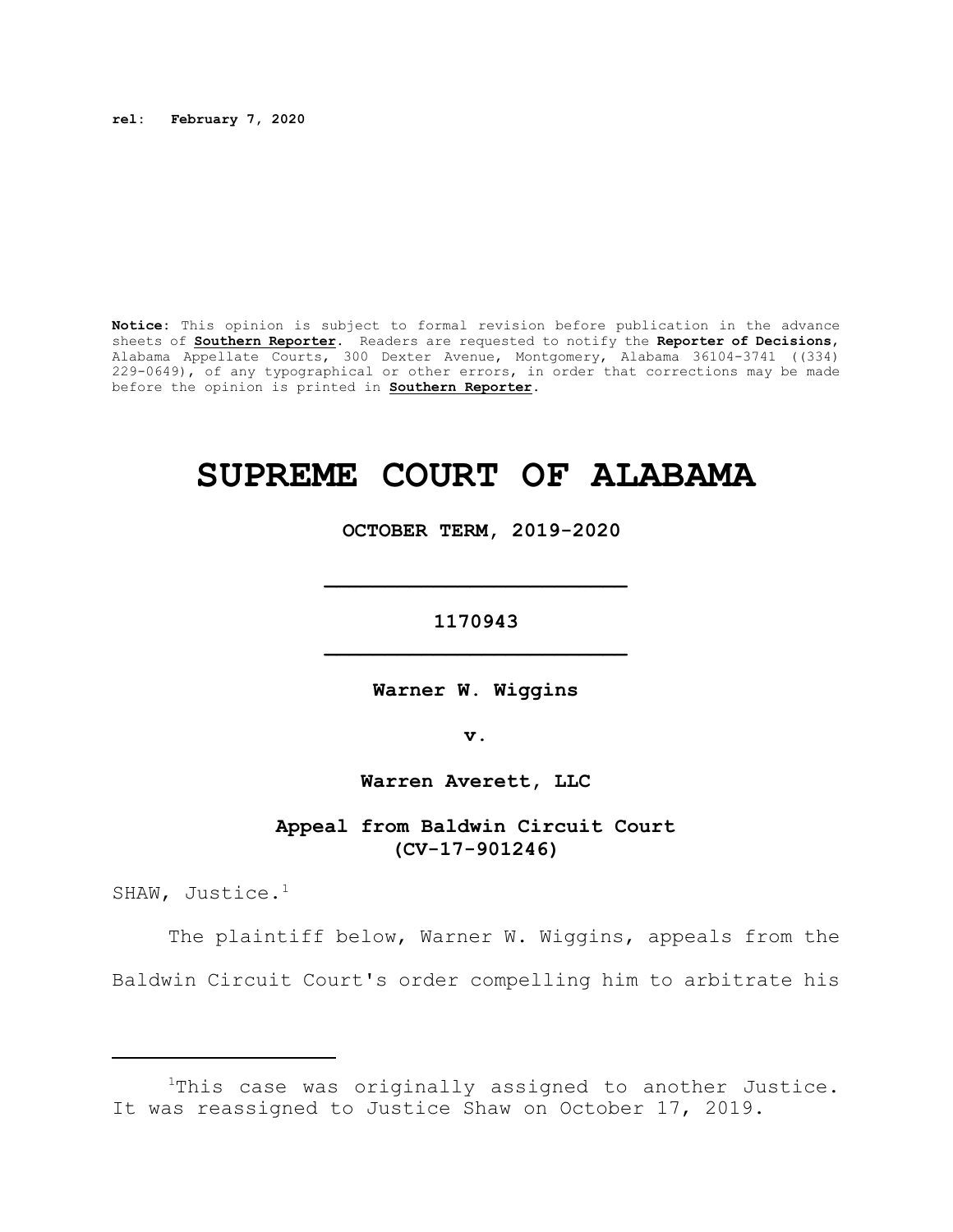claims against the defendant, Warren Averett, LLC ("Warren Averett"). We affirm.

#### Facts and Procedural History

Warren Averett is an accounting firm. Eastern Shore Children's Clinic, P.C. ("Eastern Shore"), a pediatric medical practice, was a client of Warren Averett. Specifically, in September 2010, while Wiggins, who is a medical doctor, was a shareholder and employee of Eastern Shore, Warren Averett and Eastern Shore entered an agreement pursuant to which Warren Averett was to provide accounting services to Eastern Shore ("the contract"). The contract provided, among other things, for the preparation of individual income-tax returns for the five physicians employed there, including Wiggins. The contract included, among other provisions, an arbitration clause that stated:

"DISPUTE RESOLUTION: By signing this agreement, Eastern Shore Children's Clinic agrees that any controversies, issues, disputes or claims ('Disputes') asserted or brought by or on behalf of Eastern Shore Children's Clinic shall be RESOLVED EXCLUSIVELY BY BINDING ARBITRATION administered by the American Arbitration Association (the 'AAA') in accordance with the Commercial Arbitration Rules of the AAA then in effect...."

(Capitalization in original.)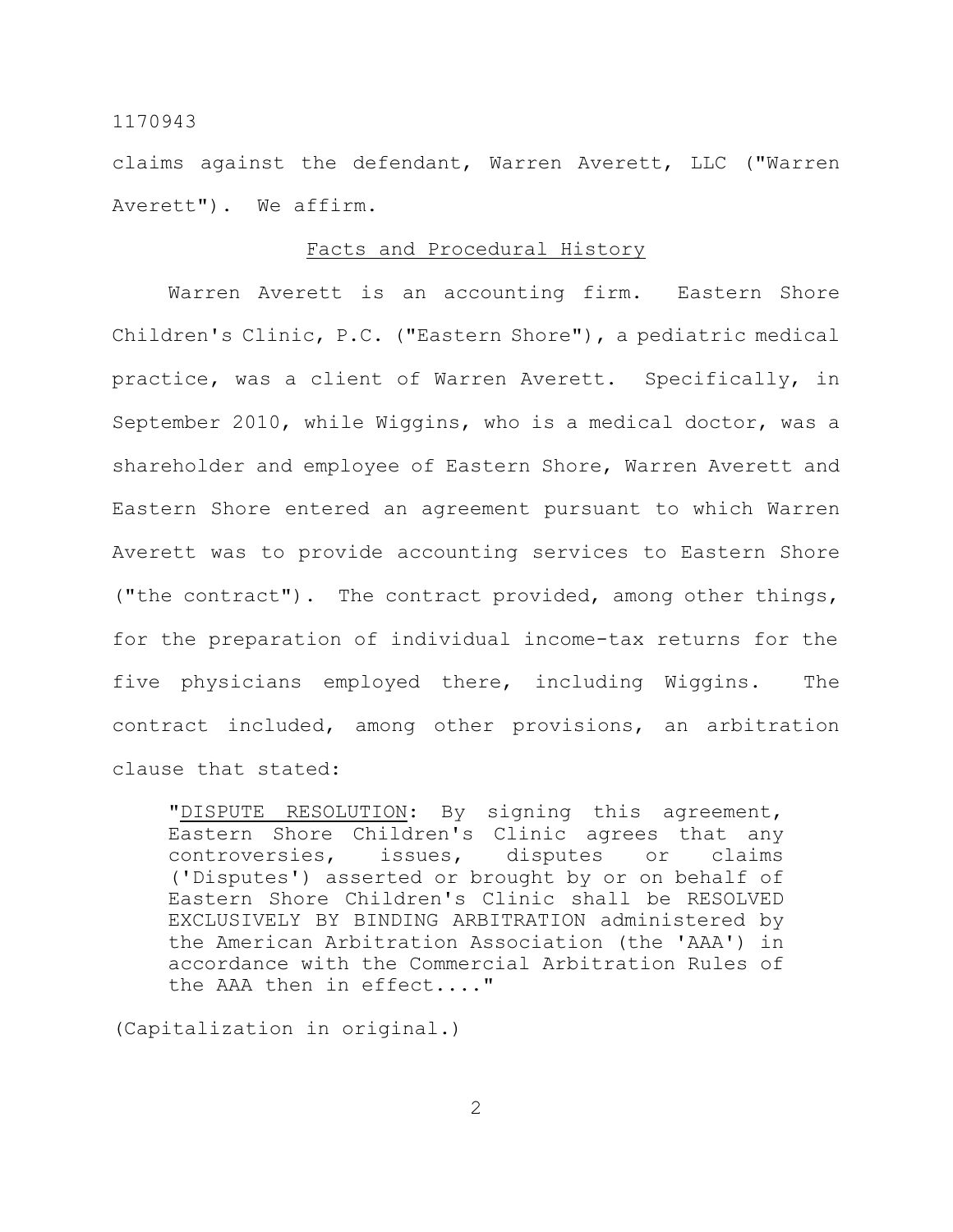Thereafter, Wiggins and Warren Averett became involved in a billing dispute related to the preparation of Wiggins's personal income-tax returns. In 2017, Wiggins filed in the trial court a single-count complaint alleging "accounting malpractice" against Warren Averett. More specifically, Wiggins alleged that Warren Averett had breached the applicable standard of care in connection with its preparation of Wiggins's personal tax returns by wrongfully disclosing his "personal confidential financial information" to Eastern Shore, which allegedly resulted in Wiggins's being ousted as a shareholder/employee.

Warren Averett filed an answer to Wiggins's complaint, asserting, among other things, that Wiggins's claims were based on the contract and were thus subject to the arbitration clause. Warren Averett later filed a motion seeking to stay and/or dismiss Wiggins's action and to compel arbitration, arguing that the contract involved interstate commerce and further asserting that Wiggins was a third-party beneficiary to the contract and was, therefore, subject to its terms, including the arbitration clause. The motion was supported by, among other exhibits, an affidavit from an employee of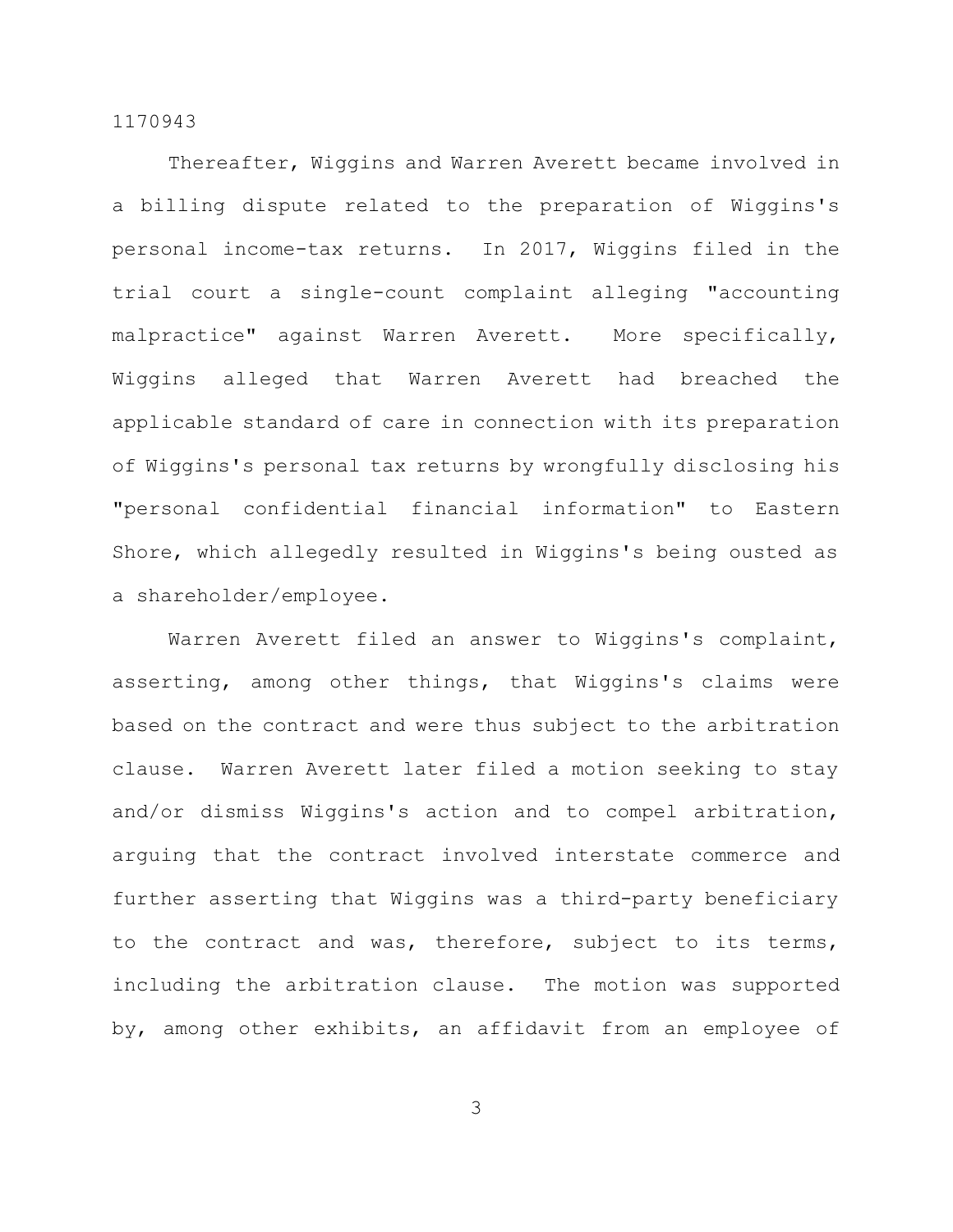Warren Averett and by a copy of the contract. In his response, Wiggins conceded that the contract involved interstate commerce but argued that it applied only to claims made by or on behalf of Eastern Shore against Warren Averett and not to personal claims of Eastern Shore's shareholders, individually, against Warren Averett. His response also included, as evidentiary support, a copy of the contract and an amended complaint.

The trial court subsequently granted Warren Averett's motion and compelled the parties to arbitrate; Wiggins appeals.<sup>2</sup>

## Standard of Review

"'"[T]he standard of review of a trial court's ruling on a motion to compel arbitration at the instance of either party is a de novo determination of whether the trial judge erred on a factual or legal issue to the substantial prejudice of the party seeking review." Ex parte Roberson, 749 So. 2d 441, 446 (Ala. 1999). Furthermore:

> "'"A motion to compel arbitration is analogous to a motion for

 $2$ Wiggins filed a petition for a writ of mandamus in this Court seeking review of the trial court's order granting Warren Averett's motion to compel arbitration; however, a majority of the Court voted to treat the petition as a notice of appeal. See Rule 4(d), Ala. R. App. P.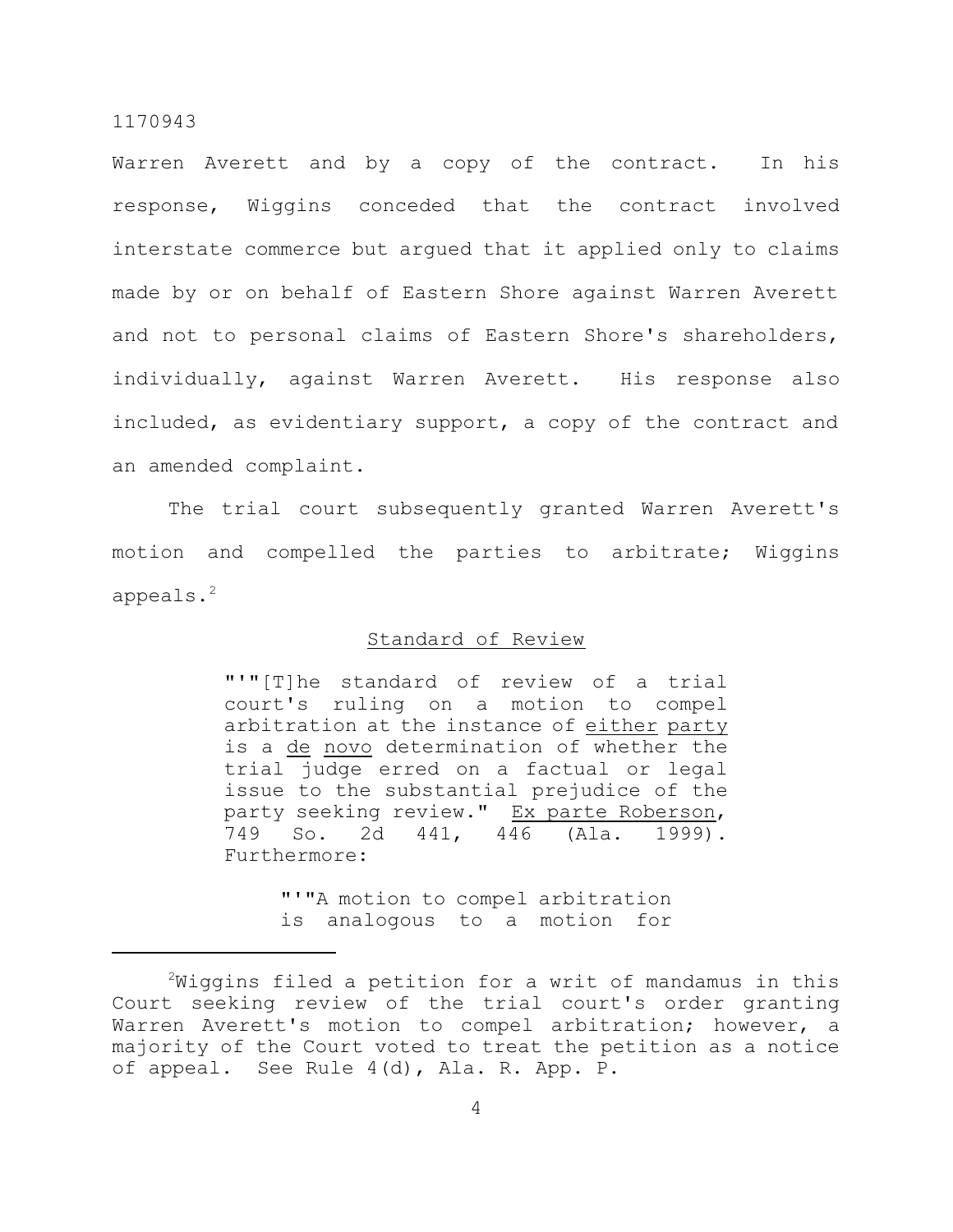summary judgment. TranSouth Fin. Corp. v. Bell, 739 So. 2d 1110, 1114 (Ala. 1999). The party seeking to compel arbitration has the burden of proving the existence of a contract calling for arbitration and proving that that contract evidences a transaction affecting interstate commerce. Id. 'After a motion to compel arbitration has been made and supported, the burden is on the non-movant to present evidence that the supposed arbitration agreement is not valid or does not apply to the dispute in question.'"

"'Fleetwood Enters., Inc. v. Bruno, 784 So. 2d 277, 280 (Ala. 2000) (quoting Jim Burke Auto., Inc. v. Beavers, 674 So. 2d 1260, 1265 n. 1 (Ala. 1995) (emphasis omitted)).'

"Vann v. First Cmty. Credit Corp., 834 So. 2d 751, 752–53 (Ala. 2002)."

Elizabeth Homes, L.L.C. v. Cato, 968 So. 2d 1, 3 (Ala. 2007).

## Discussion

On appeal, Wiggins concedes that he is a third-party beneficiary to the contract but reasserts his argument that the language of the arbitration clause is narrow and its application is restricted to claims "by or on behalf of Eastern Shore," thus excluding from its scope his own dispute with Warren Averett. Warren Averett argues, on the other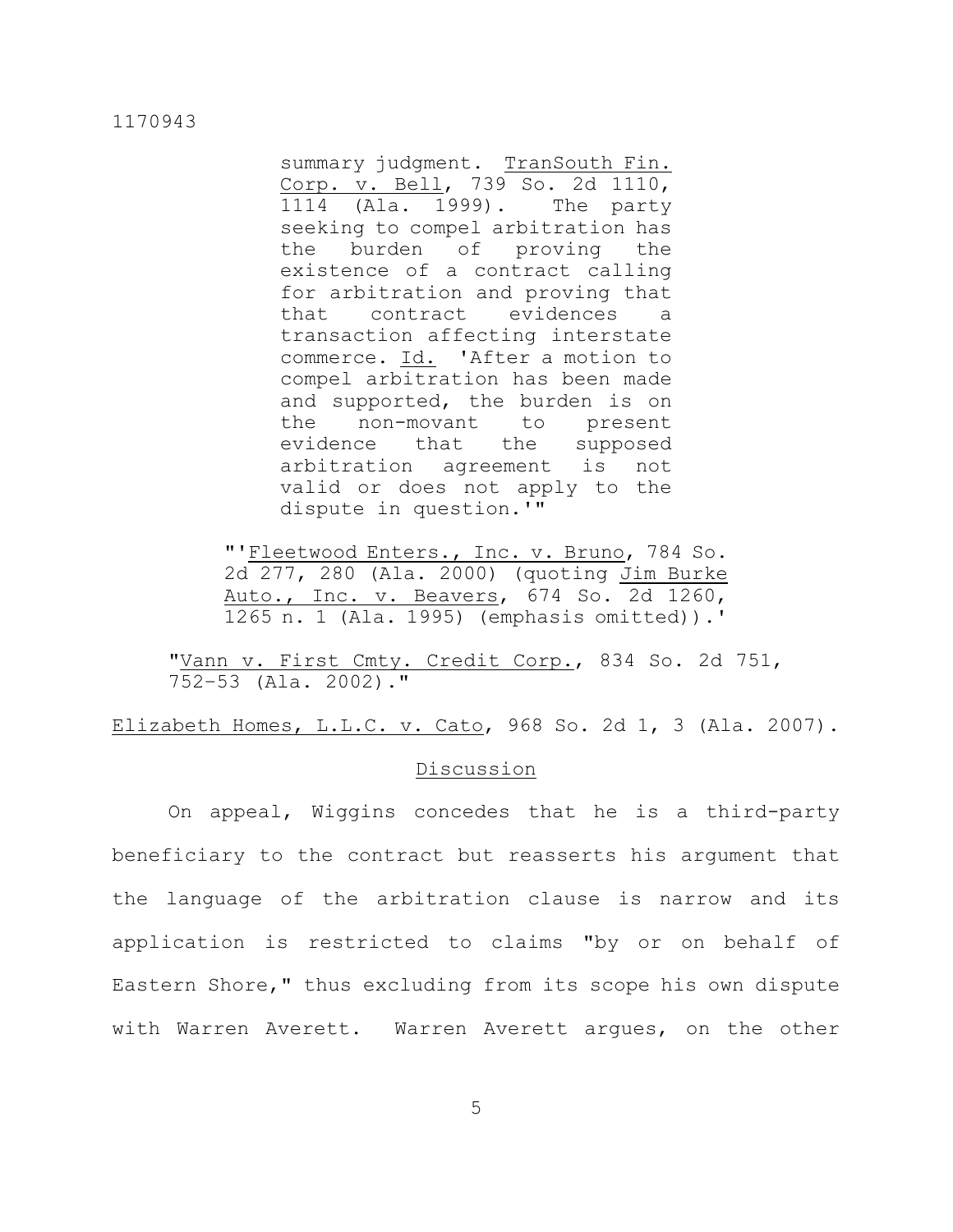hand, that, because of the incorporation into the arbitration clause of the Commercial Arbitration Rules of the American Arbitration Association ("the AAA rules"), a determination of whether the arbitration clause applies to Wiggins's claims is for an arbitrator--and not the court--to decide. Thus, according to Warren Averett, the trial court properly compelled arbitration. $3$  We agree.

Wiggins's argument involves an issue of "substantive arbitrability." Substantive arbitrability, or simply "arbitrability," includes issues regarding the "scope" of an arbitration provision. Regions Bank v. Rice, 209 So. 3d 1108, 1110 (Ala. 2016) ("[D]isputes regarding the ... scope of an arbitration provision ... are issues of substantive arbitrability ...."). The "scope" of an arbitration provision includes whether a particular claim or dispute falls within the language of what the provision requires to be arbitrated. See, e.g., Eickhoff Corp. v. Warrior Met Coal, LLC, 265 So. 3d

<sup>&</sup>lt;sup>3</sup>Warren Averett did not raise this argument in the trial court. However, this Court will affirm the ruling of a trial court if it is right for any reason. See Ex parte Beverly Enters.-Alabama, Inc., 812 So. 2d 1189, 1195 (Ala. 2001) ("An appellate court will affirm a ruling of a lower court if there is any valid reason to do so, even a reason not presented to- or rejected by--the lower court.").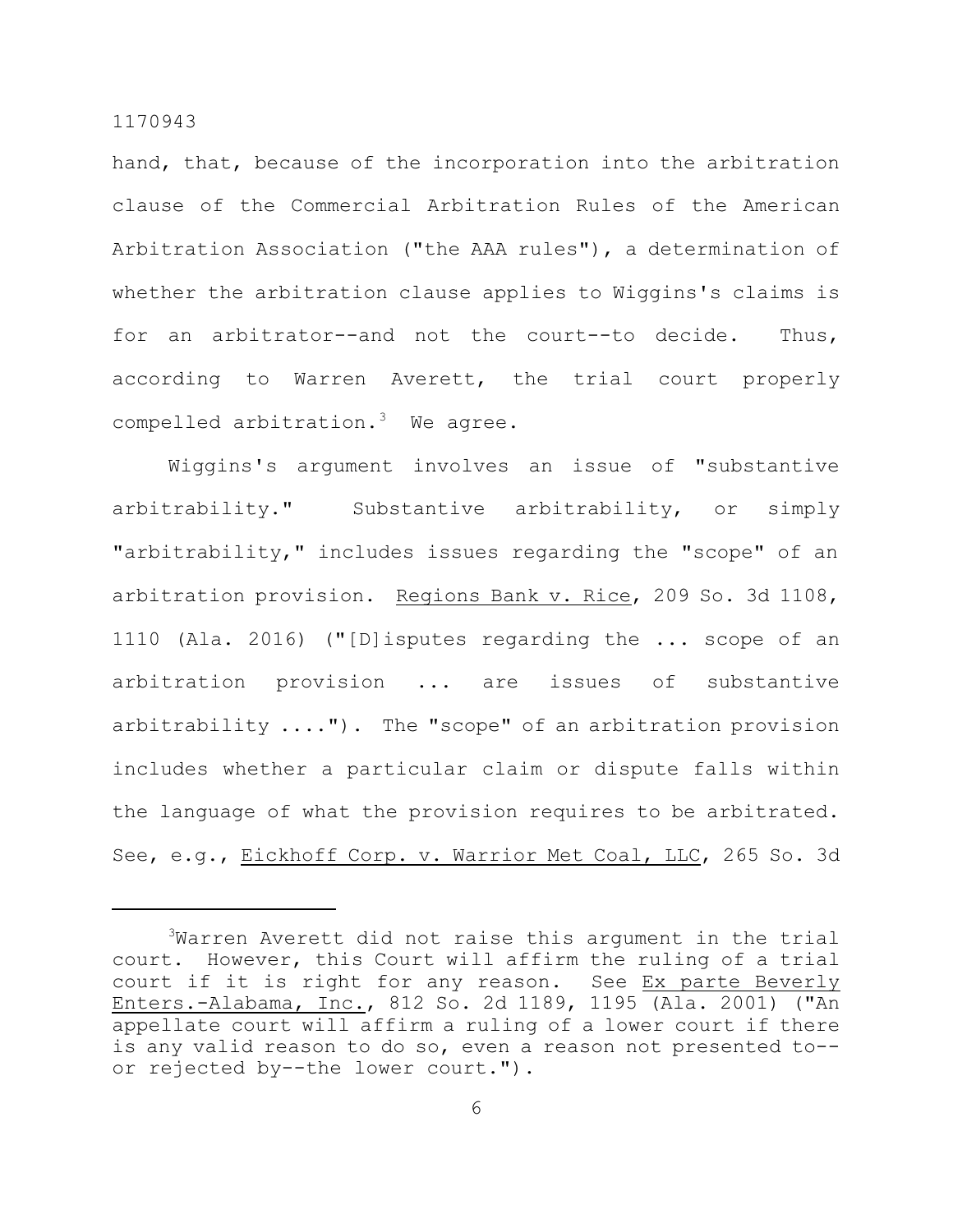216, 225 (Ala. 2018) (holding that the issue whether a dispute over defective mining equipment was included under the terms of an arbitration provision was an issue of arbitrability), and Regions Bank, 209 So. 3d at 1109 (holding that whether the plaintiff's slip-and-fall claim was within the scope of an arbitration provision was a question of arbitrability). Additionally, our caselaw holds that whether the scope of an arbitration provision applies to nonparties or nonsignatories to an arbitration provision is also a question of arbitrability. See, e.g., Anderton v. The Practice-Monroeville, P.C., 164 So. 3d 1094, 1101 (Ala. 2014) ("The question whether an arbitration provision may be used to compel arbitration of a dispute between a nonsignatory and a signatory is a question of substantive arbitrability ...."), and MTA, Inc. v. Merrill Lynch, Pierce, Fenner & Smith, Inc., 114 So. 3d 27, 32 (Ala. 2012) (describing whether the language of an arbitration provision was limited to signatories as an issue of the "scope" of the provision). Thus, we have held, "substantive arbitrability addresses both whether the nonsignatories ... can enforce the agreement to arbitrate and whether the claims at issue are encompassed by the arbitration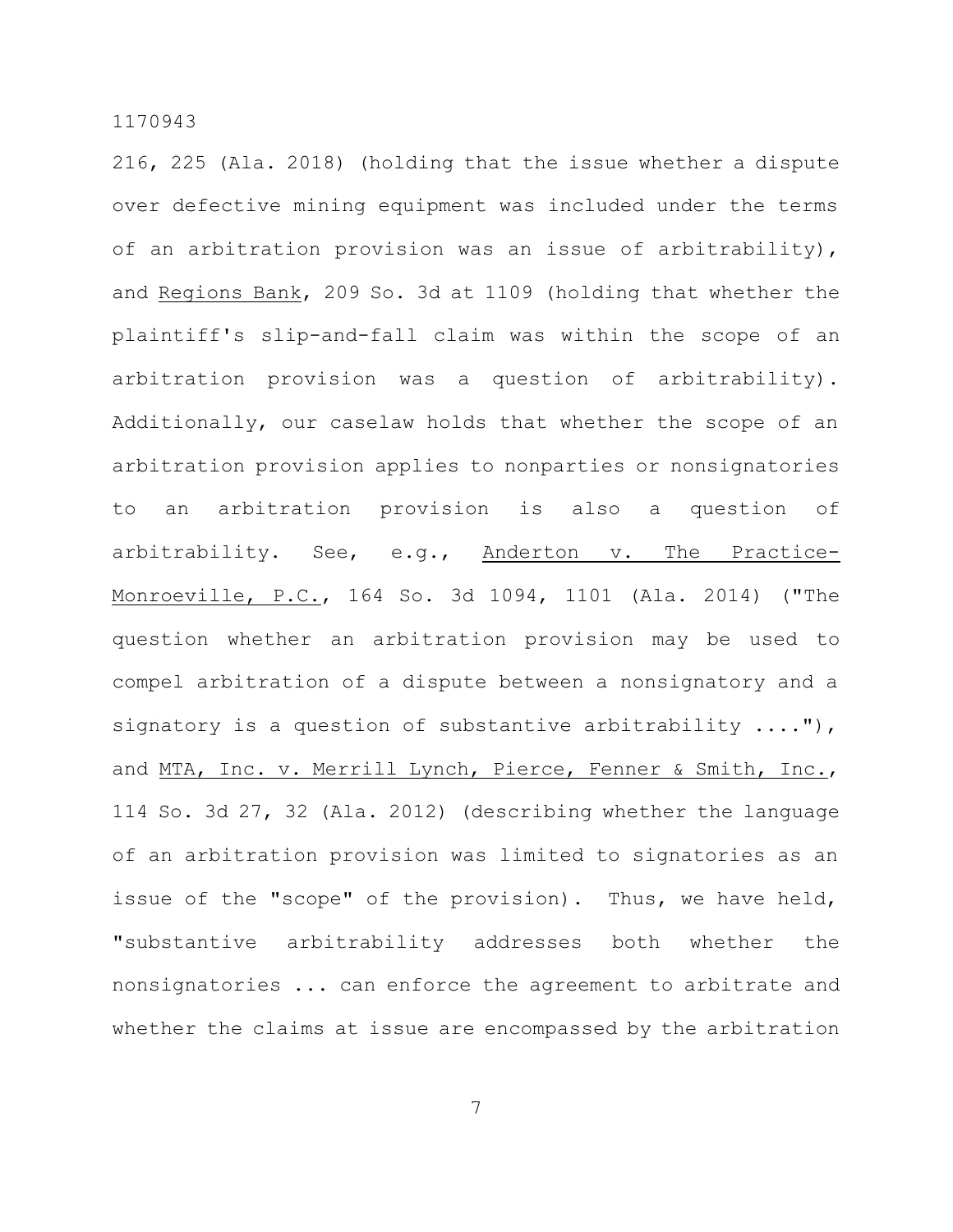provision." Carroll v. Castellanos, 281 So. 3d 365, 370 (Ala. 2019).

A court generally makes the "threshold" or "gateway" determination of arbitrability; however, there is an exception when the arbitration provision itself requires that the arbitrator make the decision:

"[D]isputes regarding the validity and scope of an arbitration provision ... are issues of substantive arbitrability, and generally such issues are decided by a court. However, there is an important exception to that general rule. Gateway questions of substantive arbitrability may be delegated to the arbitrator if the delegation is clear and unmistakable."

Regions Bank, 209 So. 3d at 1110. Who decides issues of substantive arbitrability--the court or the arbitrator--must necessarily be decided before the actual issue of arbitrability, such as a challenge to the scope of the arbitration provision, is determined.

When an arbitration provision indicates that the AAA rules will apply to the arbitration proceedings, we have held that it is "clear and unmistakable" that substantivearbitrability decisions are to be made by the arbitrator; this includes the decision whether the arbitration provision may be enforced against a nonsignatory to the contract: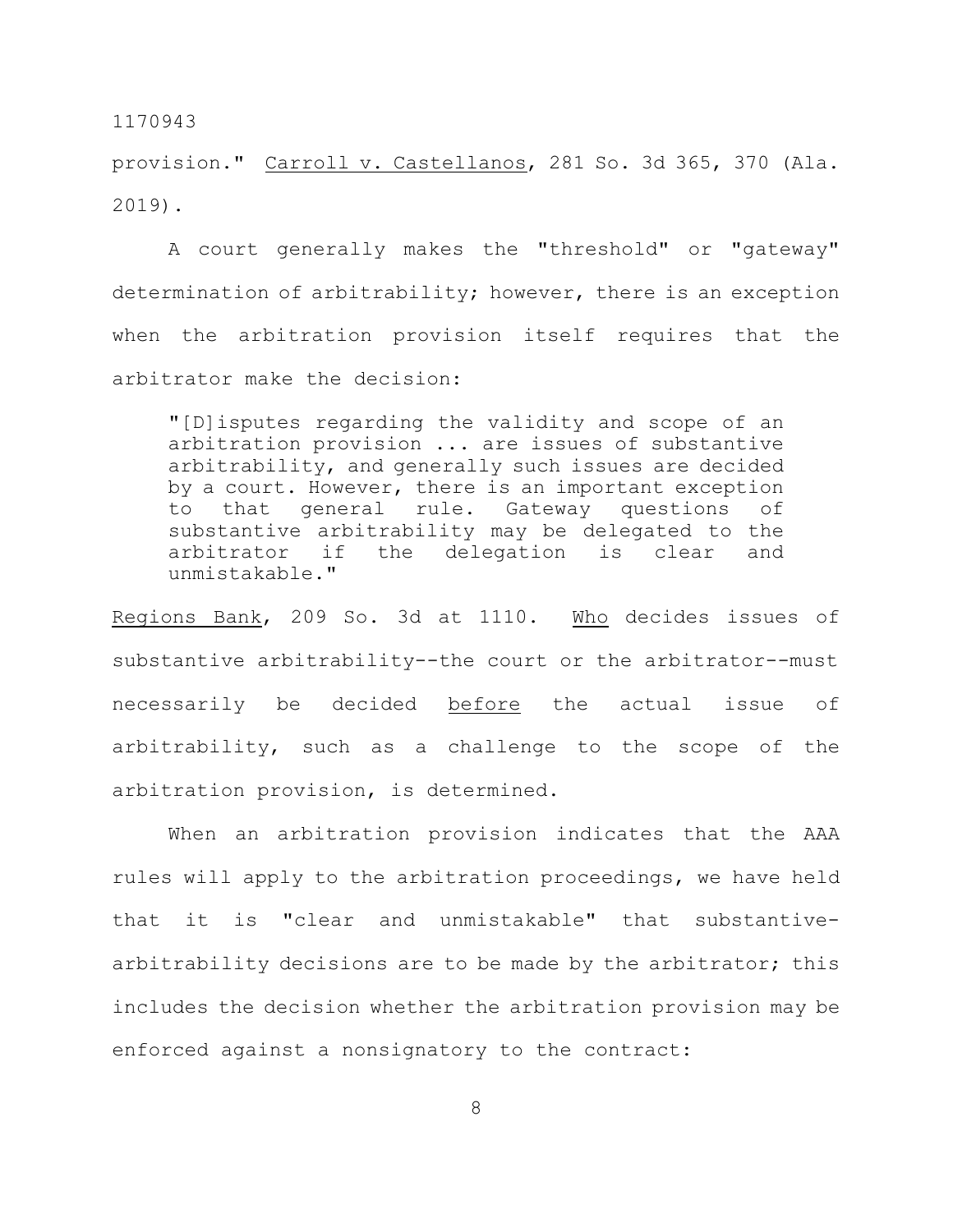"[T]he arbitration provision in this case provides that any arbitration proceedings will be conducted 'pursuant to the then-prevailing commercial arbitration rules of the American Arbitration Association.' The relevant commercial arbitration rule, Rule 7(a), expressly provides, in its current form, that '[t]he arbitrator shall have the power to rule on his or her own jurisdiction, including any objections with respect to the existence, scope, or validity of the arbitration agreement or to the arbitrability of any claim or counterclaim.' See Chris Myers Pontiac–GMC, Inc. v. Perot, 991 So. 2d 1281, 1284 (Ala. 2008) (noting that we may take judicial notice of the commercial arbitration rules of the American Arbitration Association even when they do not appear in the record). Thus, pursuant to Rule  $7(a)$ , ... the question of whether the arbitration provision may be enforced against a nonsignatory ... ha[s] been delegated to the arbitrators, and the arbitrators, not the trial court, must decide those threshold issues."

Federal Ins. Co. v. Reedstrom, 197 So. 3d 971, 976 (Ala. 2015). See also Eickhoff, 265 So. 3d at 222; Managed Health Care Admin., Inc. v. Blue Cross & Blue Shield of Alabama, 249 So. 3d 486, 493 (Ala. 2017); Bugs "R" Us, LLC v. McCants, 223 So. 3d 913, 919 (Ala. 2016); Anderton, 164 So. 3d at 1102; and CitiFinancial Corp., L.L.C. v. Peoples, 973 So. 2d 332, 340 (Ala. 2007).

Wiggins is undisputedly a third-party beneficiary of the contract. A third-party beneficiary, like the parties to the contract, is bound by the terms and conditions of the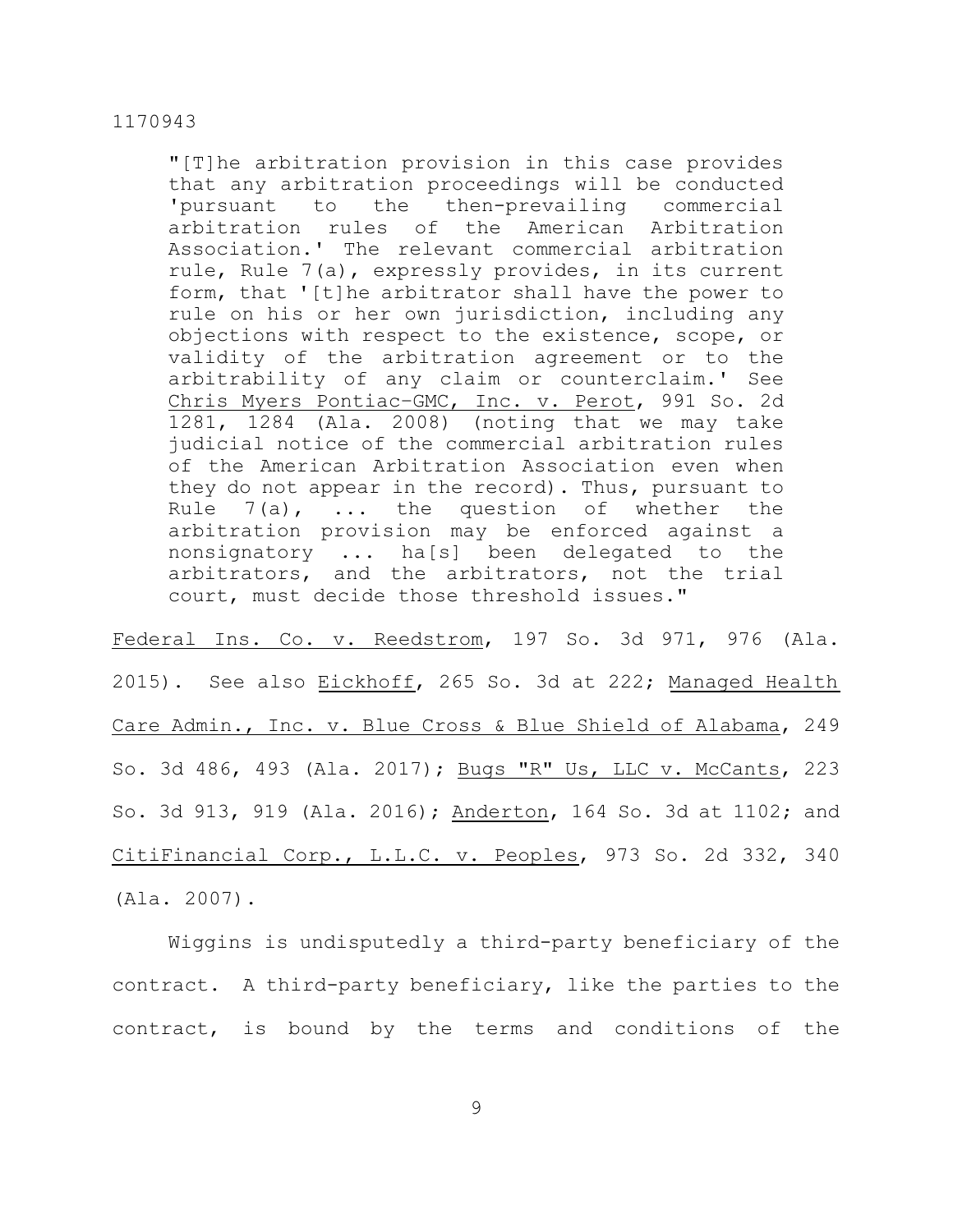contract, including any arbitration provisions; the beneficiary cannot accept the benefits of the contract but avoid its burdens or limitations. Dannelly Enters., LLC v. Palm Beach Grading, Inc., 200 So. 3d 1157, 1169 (Ala. 2016), and Georgia Power Co. v. Partin, 727 So. 2d 2, 5 (Ala. 1998). It is true that the claims of a third-party beneficiary might not be subject to an arbitration provision if the scope of the provision is too narrow to encompass nonsignatories to the agreement containing the provision. MTA, 114 So. 3d at 32–33. But, as noted above, that issue--whether a nonsignatory is included within the scope of an arbitration provision--is an issue of arbitrability that may be delegated to the arbitrator to decide in the first place. See Reedstrom, 197 So. 3d at 976 ("[T]he question of whether the arbitration provision may be enforced against a nonsignatory ... ha[s] been delegated to the arbitrators, and the arbitrators, not the trial court, must decide those threshold issues."), and Anderton, 164 So. 3d at 1102 ("[A]lthough the question whether an arbitration provision may be used to compel arbitration between a signatory and a nonsignatory is a threshold question of arbitrability usually decided by the court, here that question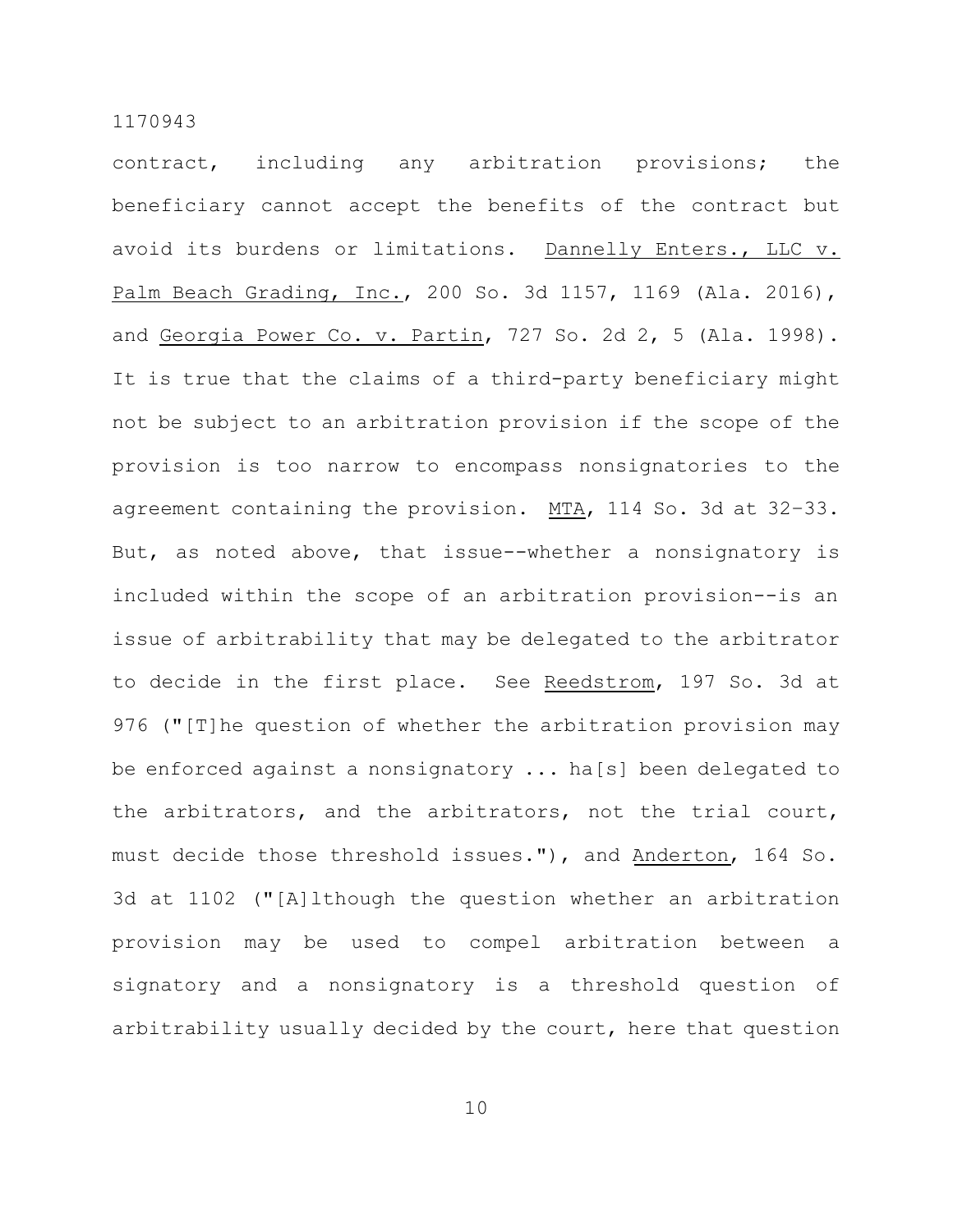has been delegated to the arbitrator. The arbitrator, not the court, must decide that threshold issue.").

The arbitration clause in this case, like the one in Reedstrom, specifically incorporates the AAA rules. Rule 7(a) states: "The arbitrator shall have the power to rule on his or her own jurisdiction, including any objections with respect to the existence, scope, or validity of the arbitration agreement or to the arbitrability of any claim or counterclaim." (Emphasis added.) It is the language of the delegation provision in an agreement to arbitrate, here, by incorporating the AAA rule, that determines whether arbitrability is delegated to the arbitrator, not the language defining the scope of the arbitration provision itself.

Warren Averett, citing Rule 7 of the AAA rules, Reedstrom, Anderton, and numerous other cases, argues that the arbitration clause, by incorporating the AAA rules, has delegated Wiggins's challenge to the scope of the arbitration clause to the arbitrator to decide. Under our caselaw, as discussed above, that argument is correct.

Wiggins cites Eickhoff for the proposition "that[,] before allowing the arbitrator to make the arbitrability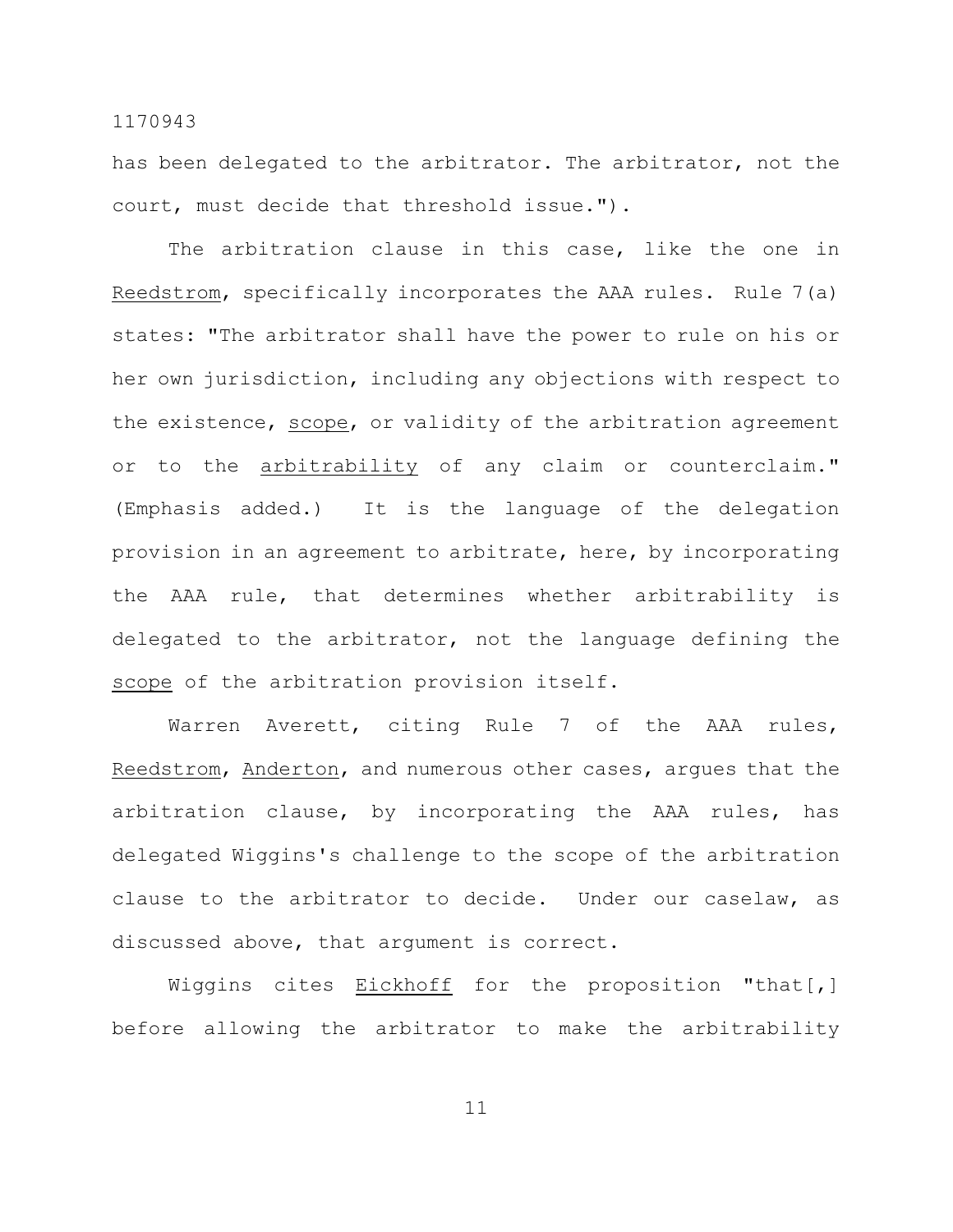decision[,] the dispute must be 'at least arguably' within the scope of the arbitration clause." However, this Court held that the dispute must be "at least arguably within the scope of [the] contract" containing the arbitration provision and delegation clause for the arbitration provision and delegation clause to be enforced, not that the dispute must fall within the scope of the arbitration provision. 265 So. 3d at 224 (emphasis added). Again, whether a claim falls within the scope of the arbitration provision is an issue of arbitrability that has been delegated to the arbitrator for decision.

Wiggins also contends that our line of cases recognizing the delegation to arbitrators of arbitrability determinations, such as in Managed Health Care, Bugs "R" Us, Reedstrom, and Anderton, should be abandoned and urges the Court to adopt the rationale of the dissenting opinion of Justice Murdock in Anderton. As subsequent caselaw illustrates, we have consistently rejected this position. See Eickhoff, 265 So. 3d at 224 ("Numerous parties on appeal--as well as even dissenting Justices on this Court--have urged this Court to abandon this standard and, instead, to make the arbitrability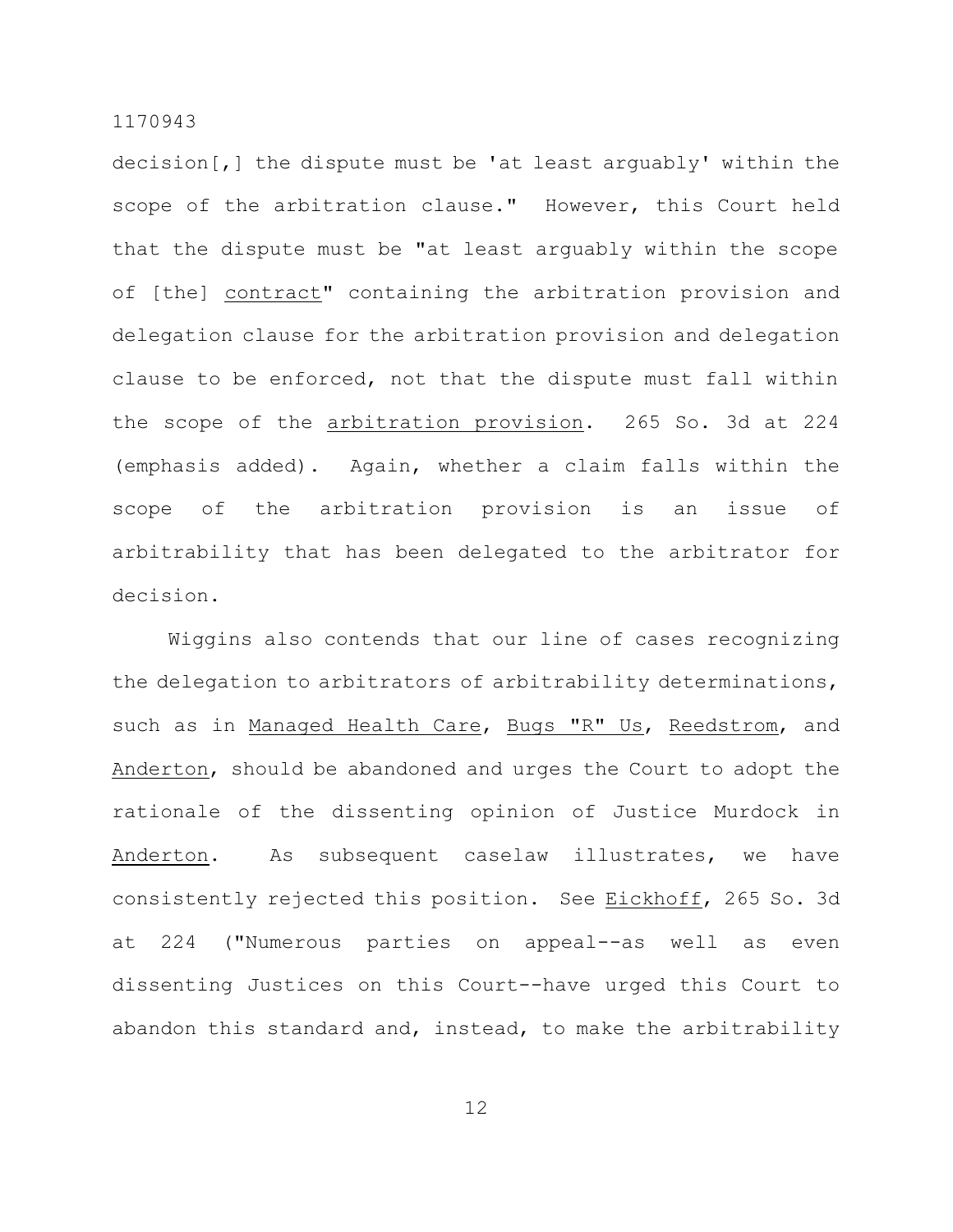determination in such cases itself; however, we have continually declined to do so. See, e.g., Anderton, 164 So. 3d at 1105 (Murdock, J., dissenting) ...."). Finally, Wiggins challenges arbitration as an inferior form of dispute resolution; however, federal law requires enforcement of arbitration agreements. See 9 U.S.C. § 2 ("A written provision ... to settle by arbitration a controversy ... shall be valid, irrevocable, and enforceable ....").

#### Conclusion

The determination of whether Wiggins's claims are covered under the terms of the arbitration clause has been delegated to an arbitrator to decide. Based on the arguments before us, the trial court's order compelling arbitration is due to be affirmed.

AFFIRMED.

Bolin, Bryan, and Mitchell, JJ., concur.

Shaw, J., and Donaldson, Special Justice,  $4$  concur specially.

<sup>4</sup>Judge Scott Donaldson of the Alabama Court of Civil Appeals was appointed to serve as a Special Justice in regard to this appeal. Although he was not present at the oral argument in this case, he has reviewed a recording of that oral argument.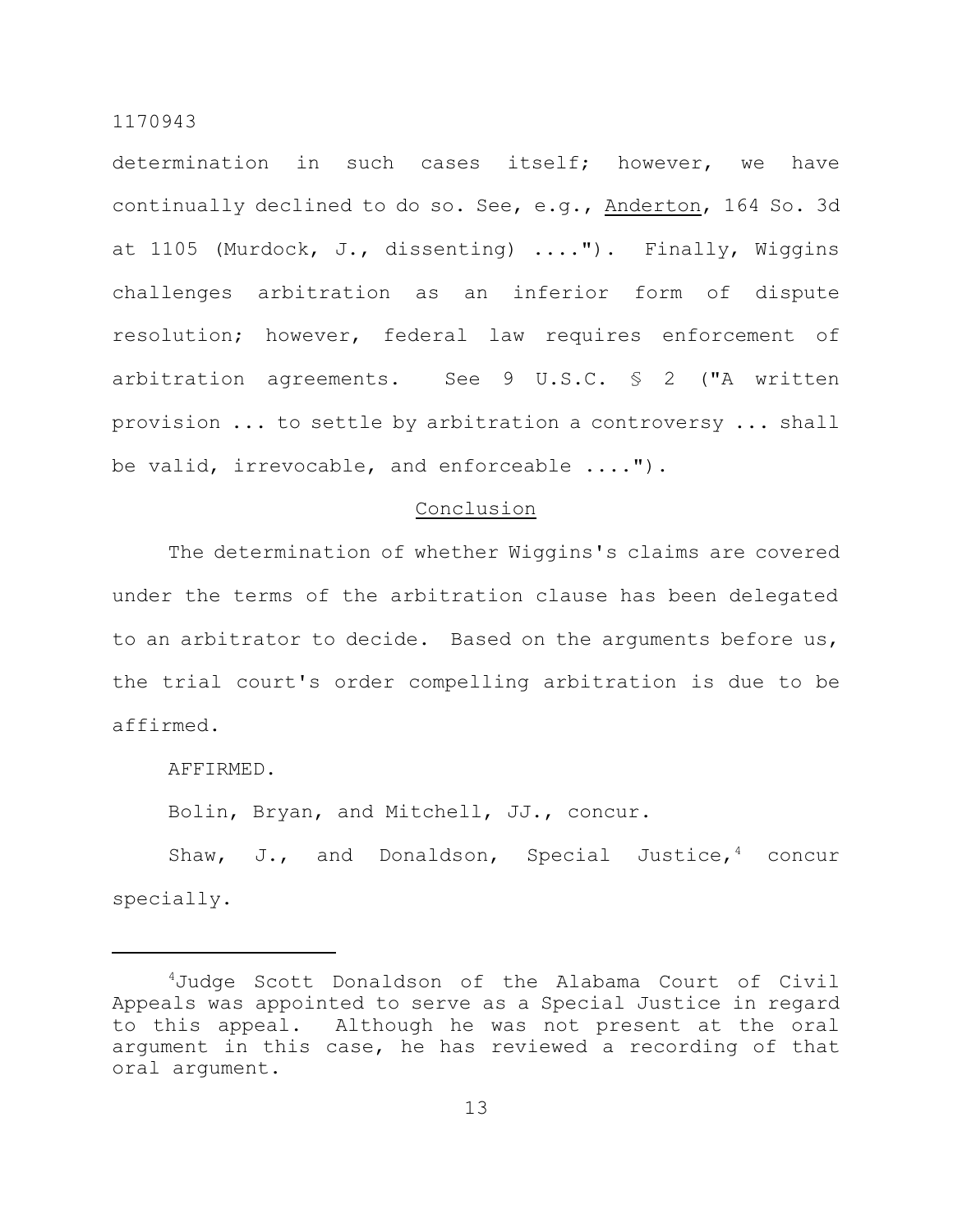Parker, C.J., and Wise, Sellers, and Mendheim, JJ., dissent.

Stewart, J., recuses herself.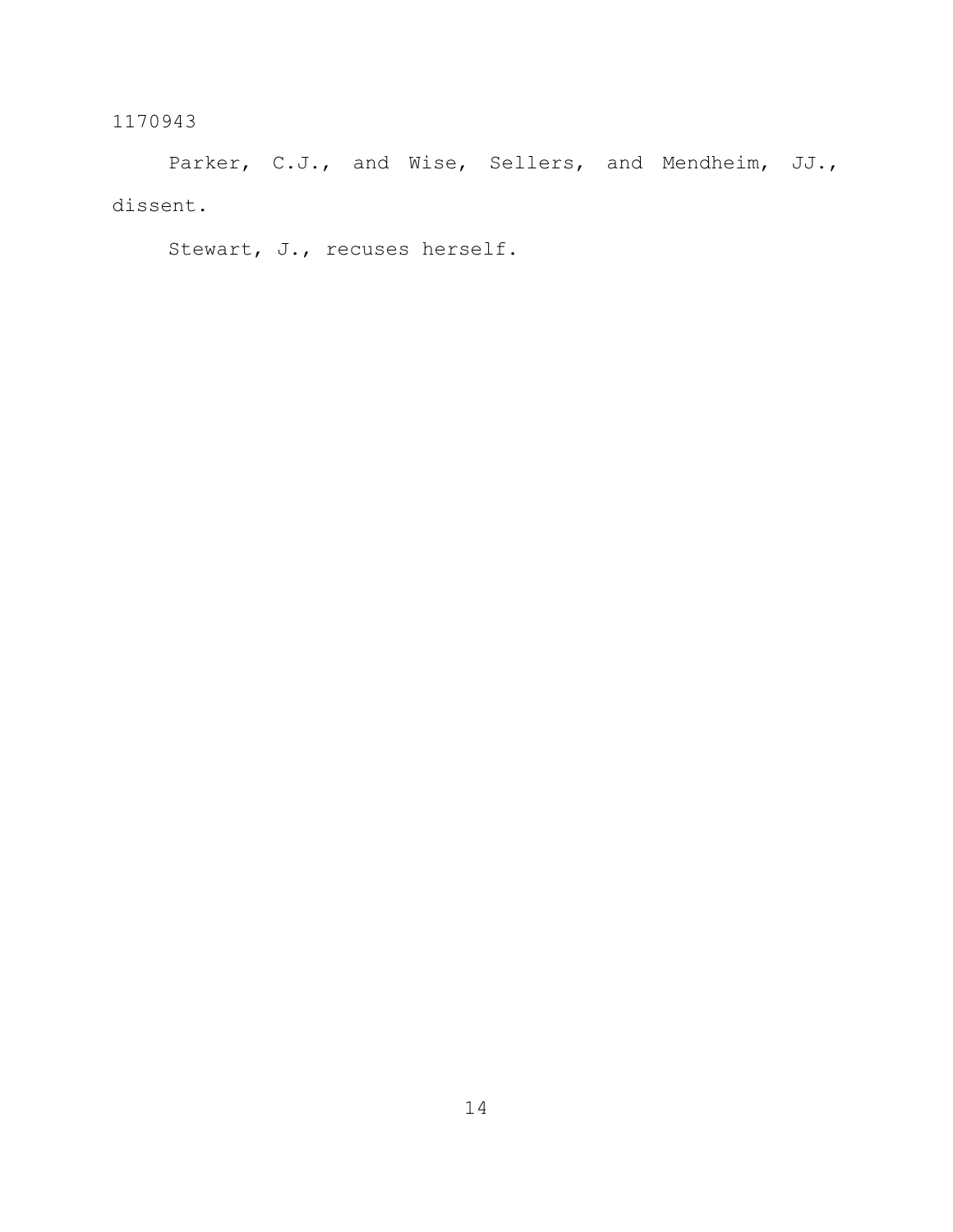SHAW, Justice (concurring specially)

I concur with the main opinion. "[W]hen we are asked to reverse a lower court's ruling, we address only the issues and arguments the appellant chooses to present." Hart v. Pugh, 878 So. 2d 1150, 1157 (Ala. 2003). Warner W. Wiggins's briefs on appeal do not argue what it means when "the parties" have agreed to delegate claims to an arbitrator, do not cite a United States Supreme Court or other federal court decision regarding that issue, do not discuss what "clear and unmistakable evidence" means, and do not address the validity of the substance of our prior decisions holding that arbitrability issues may be delegated to the arbitrator. All of Wiggins's arguments advanced on appeal are addressed by the main opinion and do not demonstrate reversible error.

Donaldson, Special Justice, concurs.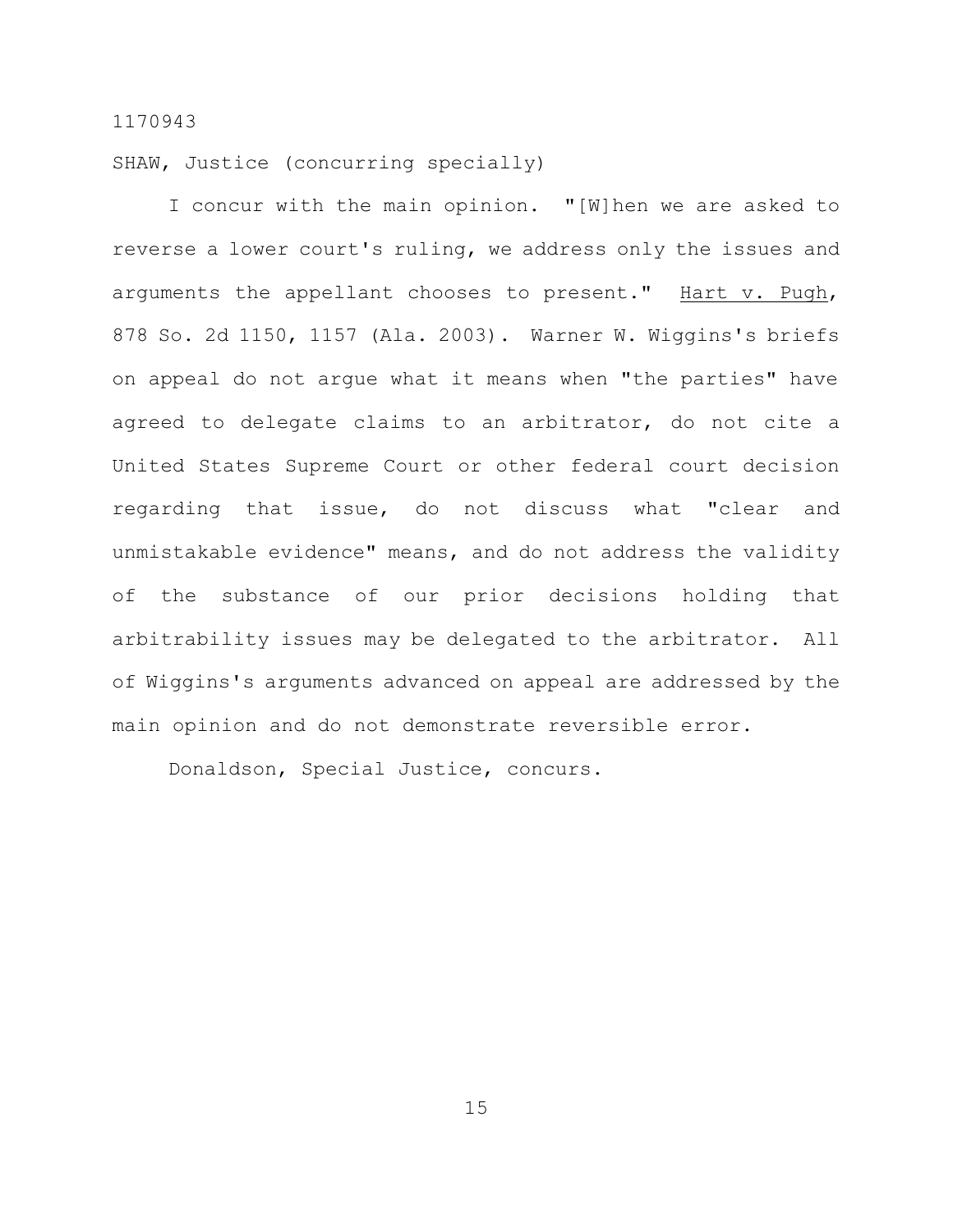MENDHEIM, Justice (dissenting).

Because I believe this Court's approach to cases involving nonsignatories to agreements that contain arbitrability clauses has strayed from the arbitration principles enunciated by the United States Supreme Court, and because Warner W. Wiggins is indisputably correct that the arbitration clause at issue does not encompass his claims against Warren Averett, LLC ("Warren Averett"), I respectfully dissent.

The main opinion concludes that whether Wiggins as a nonsignatory is bound by the arbitration clause is a matter to be decided by an arbitrator because the arbitration clause contained in the contract between Eastern Shore Children's Clinic, P.C. ("Eastern Shore"), and Warren Averett incorporates the Rules of the American Arbitration Association ("the AAA rules"), which this Court has interpreted to be shorthand for allowing the arbitrator to decide substantive questions of arbitrability. I concede that several cases from this Court have held that when an arbitration provision incorporates the AAA rules "it is 'clear and unmistakable' that substantive-arbitrability decisions are to be made by the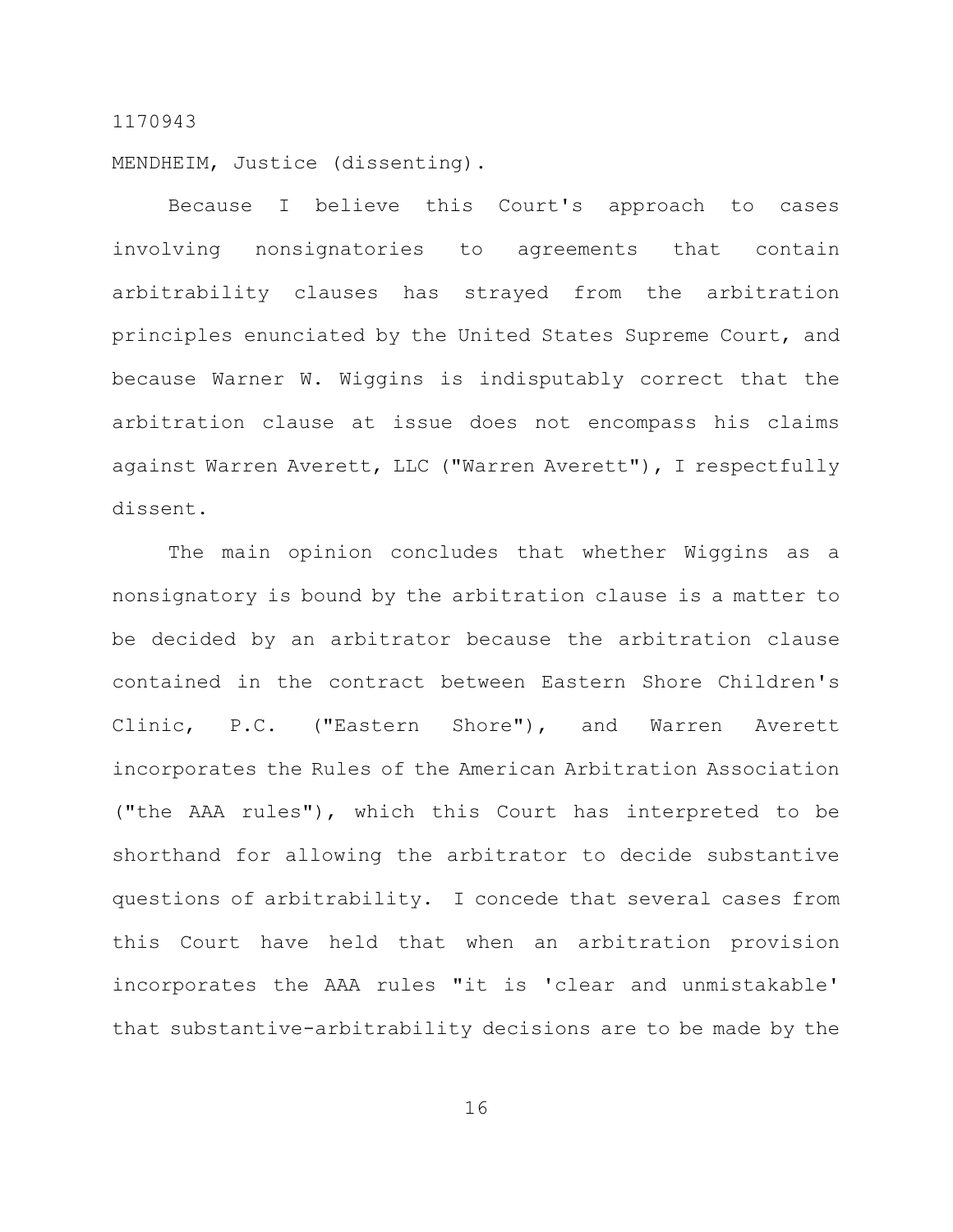arbitrator; this includes the decision whether the arbitration provision may be enforced against a nonsignatory to the contract." So. 3d at . Indeed, in Eickhoff Corp. v. Warrior Met Coal, LLC, 265 So. 3d 216, 222 (Ala. 2018), the Court observed: "This Court has since [CitiFinancial Corp. v. Peoples, 973 So. 2d 332 (Ala. 2007), was decided] consistently reiterated the holding that questions of arbitrability must be decided by an arbitrator when the parties have executed a contract containing an arbitration provision incorporating the AAA commercial arbitration rules." (Emphasis added.)

However, Wiggins has expressly requested that this Court overrule such cases as Federal Insurance Co. v. Reedstrom, 197 So. 3d 971 (Ala. 2015), Bugs "R" Us, LLC v. McCants, 223 So. 3d 913 (Ala. 2016), and Anderton v. The Practice-Monroeville, P.C., 164 So. 3d 1094 (Ala. 2014), on this point. In his argument for doing so, Wiggins quotes the opening paragraph of Justice Murdock's dissent in Anderton:

"It is axiomatic that, before a party to a dispute must submit to the views of some arbitrator as to either the merits of the dispute or whether the subject of the dispute falls within the scope of disputes to be decided on the merits by the arbitrator, a court must first determine whether that arbitration agreement is in fact one that governs as between that party and the opposing party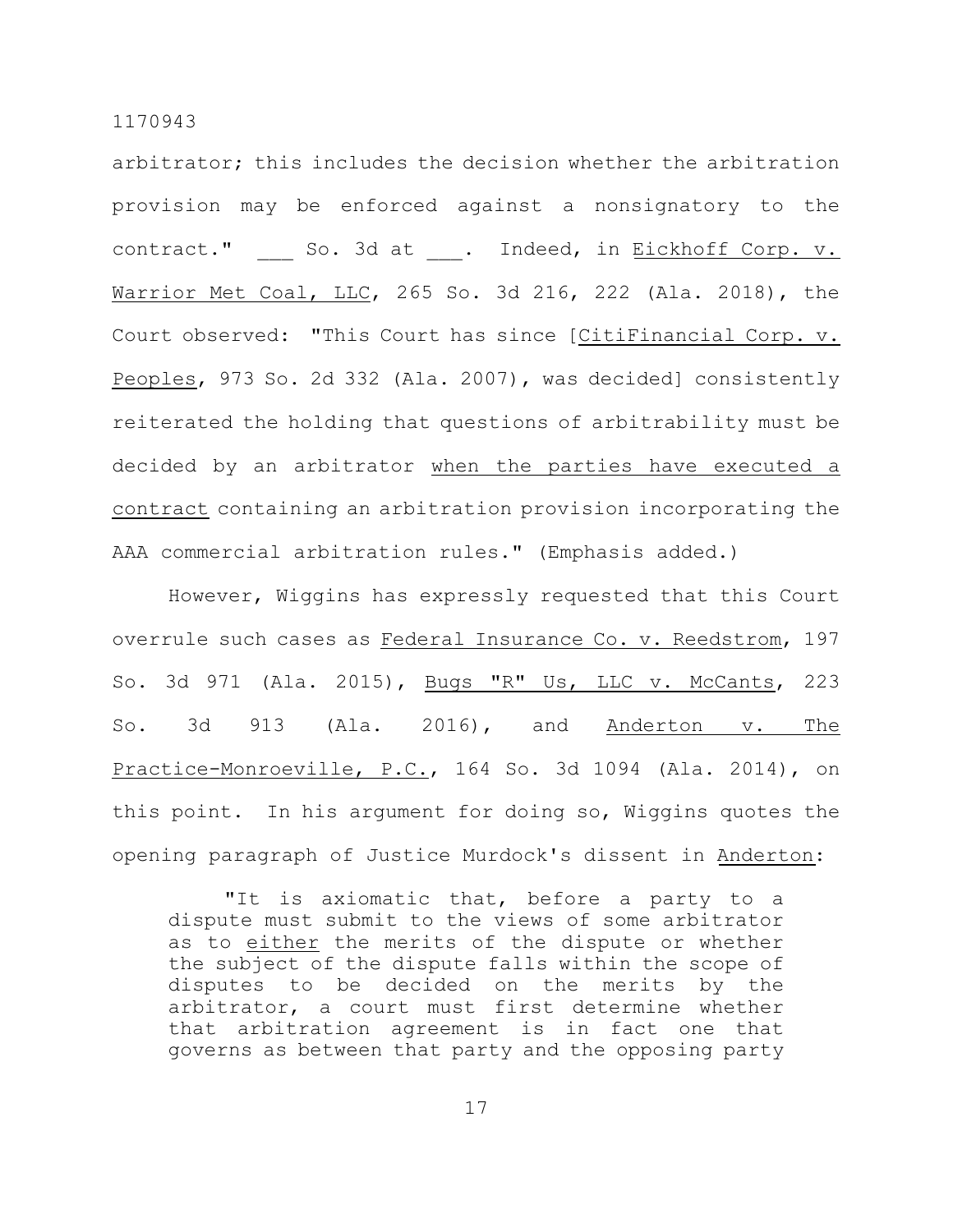to the dispute. By logic and of necessity, only a court can play this gate-keeping function. Were it otherwise, then, by logical extension, any party to any dispute could insist on appearing before an arbitrator, and the opposing party, even one who in fact has never signed as a party to an arbitration agreement and who otherwise is not properly governed by any arbitration agreement under applicable legal principles, nonetheless will be subjected to the decision of an arbitrator as to whether this is in fact true or not. Until such a condition is determined to be true, however, no party is, or should be, under any obligation to appear before, or to subject himself or herself to the authority of, some arbitrator, rather than a court."

164 So. 3d at 1103–04 (Murdock, J., dissenting) (footnote omitted).

Justice Murdock -- and by extension Wiggins -- simply posits that it is illogical for two parties to a contract containing an arbitration provision to be able to predetermine that an arbitrator gets to decide whether that provision governs disputes involving a nonsignatory to the contract. I agree, and I believe the United States Supreme Court is of the same opinion.

"'[W]hether the parties have agreed to arbitrate or whether their agreement covers a particular controversy'" are "'"gateway" questions of "arbitrability."'" Henry Schein, Inc. v. Archer & White Sales, Inc., U.S. , , 139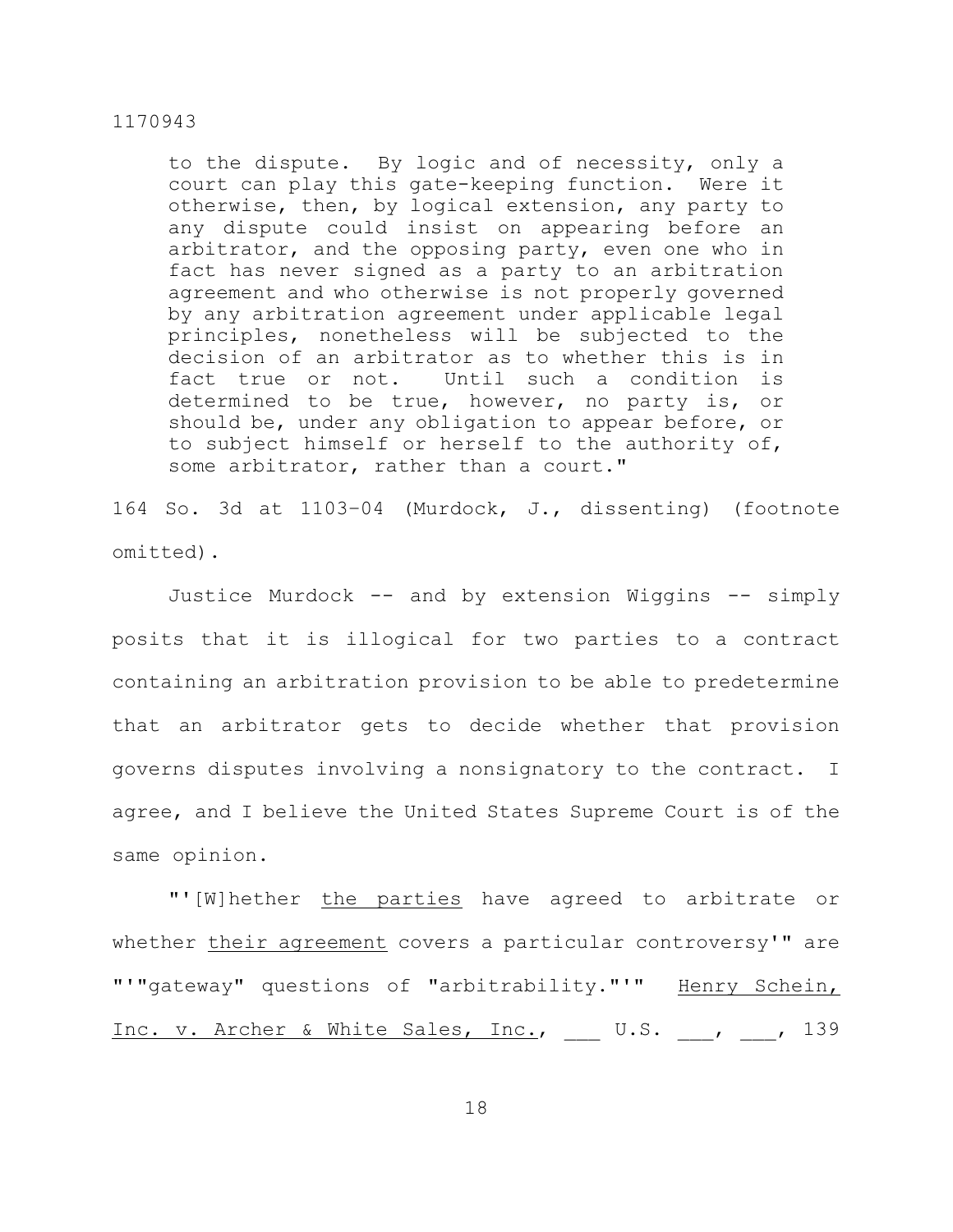S.Ct. 524, 529 (2019) (quoting Rent-A-Center, West, Inc. v. Jackson, 561 U.S. 63, 68–69, 130 S.Ct. 2772, 2777 (2010) (emphasis added)). Moreover, "[w]hen the parties' contract delegates the arbitrability question to an arbitrator, the courts must respect the parties' decision as embodied in the contract." Henry Schein, Inc., U.S. at , 139 S.Ct. at 531 (emphasis added). Henry Schein involved a dispute between two parties to a contract that contained an arbitration provision. Thus, in the context of that case, when the United States Supreme Court spoke about "the parties," it was referring to the parties to the contract. If those parties have clearly contractually agreed that issues of arbitrability are to be decided by an arbitrator, then, according to the Henry Schein Court, even if the claims at issue in the lawsuit appear to plainly fall outside the arbitration provision, that determination about whether the arbitration provision encompasses the claims at issue must be decided by an arbitrator because the contractual agreement between the parties to the contract must be enforced as written.<sup>5</sup>

<sup>&</sup>lt;sup>5</sup>Notably, the Henry Schein Court expressly declined to decide "whether the contract at issue in this case in fact delegated the arbitrability question to an arbitrator," even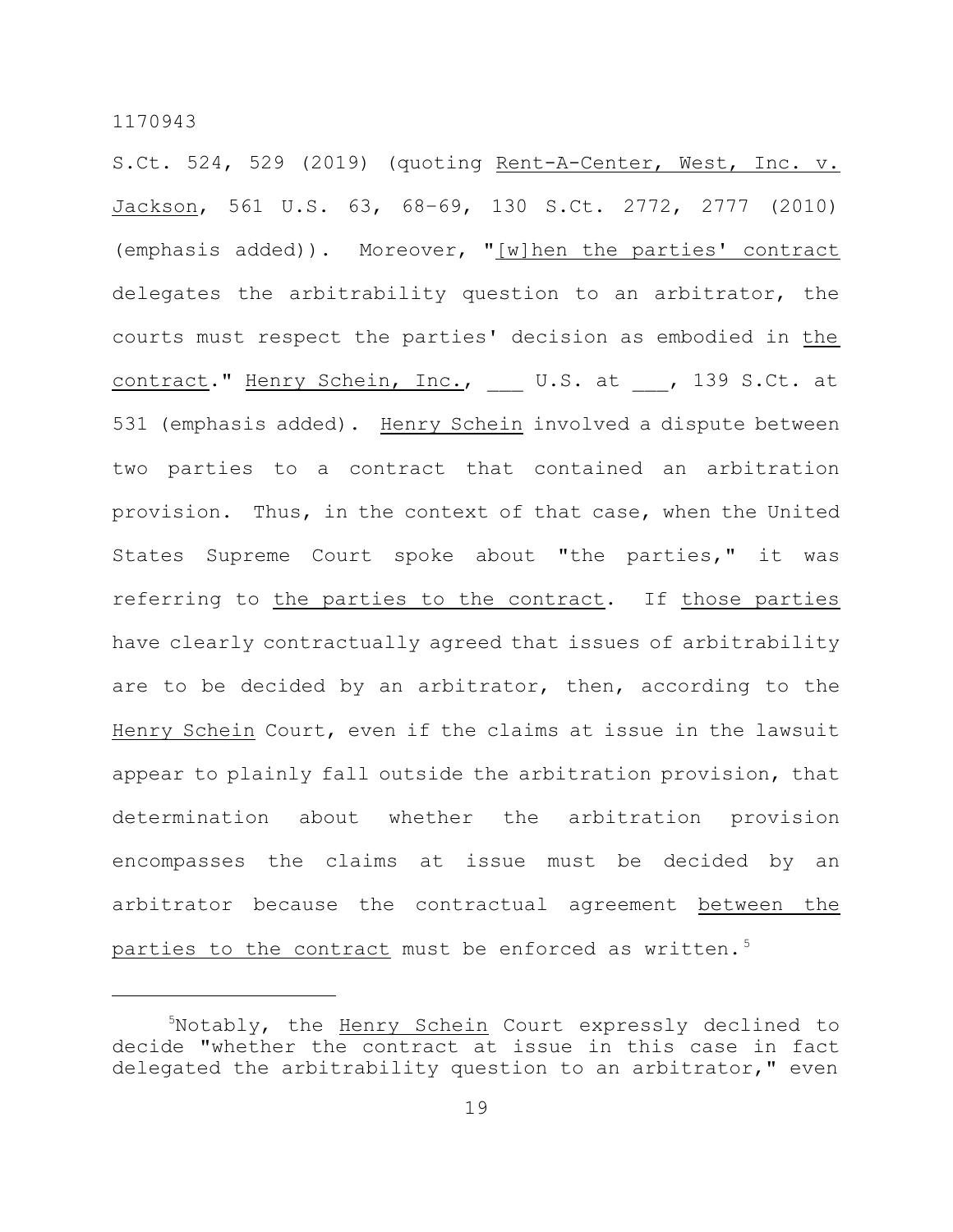However, a question arises about who decides issues of arbitrability  $-$  a court or an arbitrator  $-$ - when, unlike in Henry Schein, the parties in the case are not the parties to the contract at issue. In other words, does the same analysis employed in Henry Schein apply when the lawsuit is between a party that signed a contract that includes an arbitration provision that, in turn, contains an arbitrability clause and a party that did not sign the contract? Such is the case here: It is undisputed that Wiggins, who brought this action against Warren Averett, did not sign the contract between Eastern Shore Children's Clinic, P.C., and Warren Averett that contains an arbitration clause that incorporates the AAA rules.

In CitiFinancial Corp. v. Peoples, 973 So. 2d 332 (Ala. 2007), this Court concluded that "an arbitration provision that incorporates rules that provide for the arbitrator to decide issues of arbitrability clearly and unmistakably evidences the parties' intent to arbitrate the scope of the

though the contract specifically stated that certain disputes "shall be resolved by binding arbitration in accordance with the arbitration rules of the American Arbitration Association." Henry Schein, \_\_\_ U.S. at \_\_\_, \_\_\_, 139 S. Ct. at 531, 528.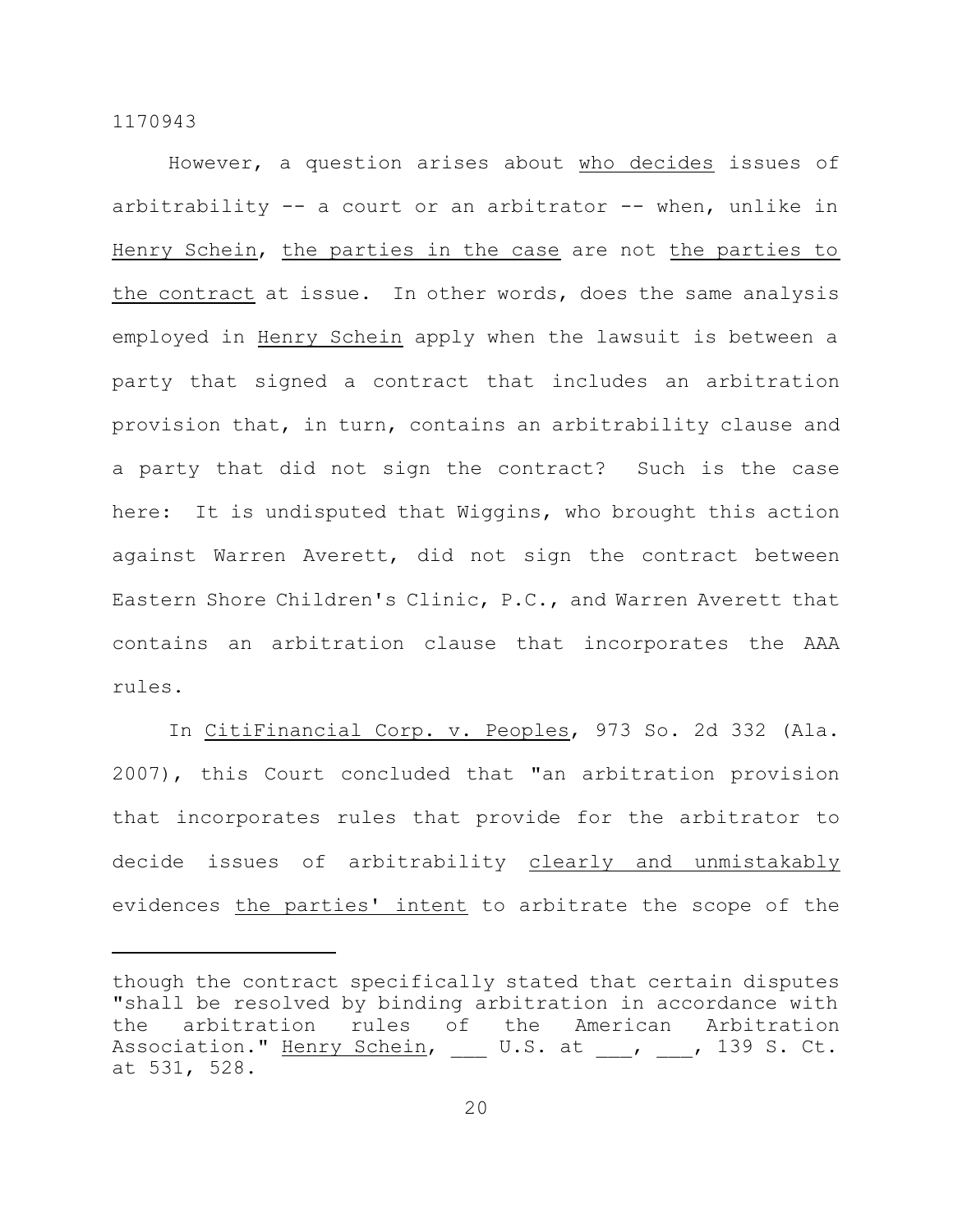arbitration provision." 973 So. 2d at 340 (emphasis added). "The parties" referred to in CitiFinancial Corp. were the parties to the contract because the parties in the case and the parties to the contract that contained the arbitration provision were the same.<sup>6</sup> Thus, in CitiFinancial Corp., this Court simply determined that incorporation of the AAA rules into the arbitration provision constitutes clear and unmistakable evidence that the parties to the contract intend for arbitrability issues to be decided by an arbitrator. That case did not decide the separate issue whether there is clear and unmistakable evidence that the parties in a case agreed to arbitrate issues of arbitrability when those parties did not execute a contract containing an arbitration provision incorporating the AAA rules. Even so, as I have already mentioned, some subsequent cases decided by this Court employed the conclusion stated in CitiFinancial Corp. to hold that a reference to the AAA rules in an arbitration provision constitutes clear and unmistakable evidence that the parties

<sup>&</sup>lt;sup>6</sup>This is also true of the case upon which the CitiFinancial Corp. Court primarily relied in reaching its conclusion, Terminix International Co. v. Palmer Ranch Ltd. Partnership, 432 F.3d 1327 (11th Cir. 2005).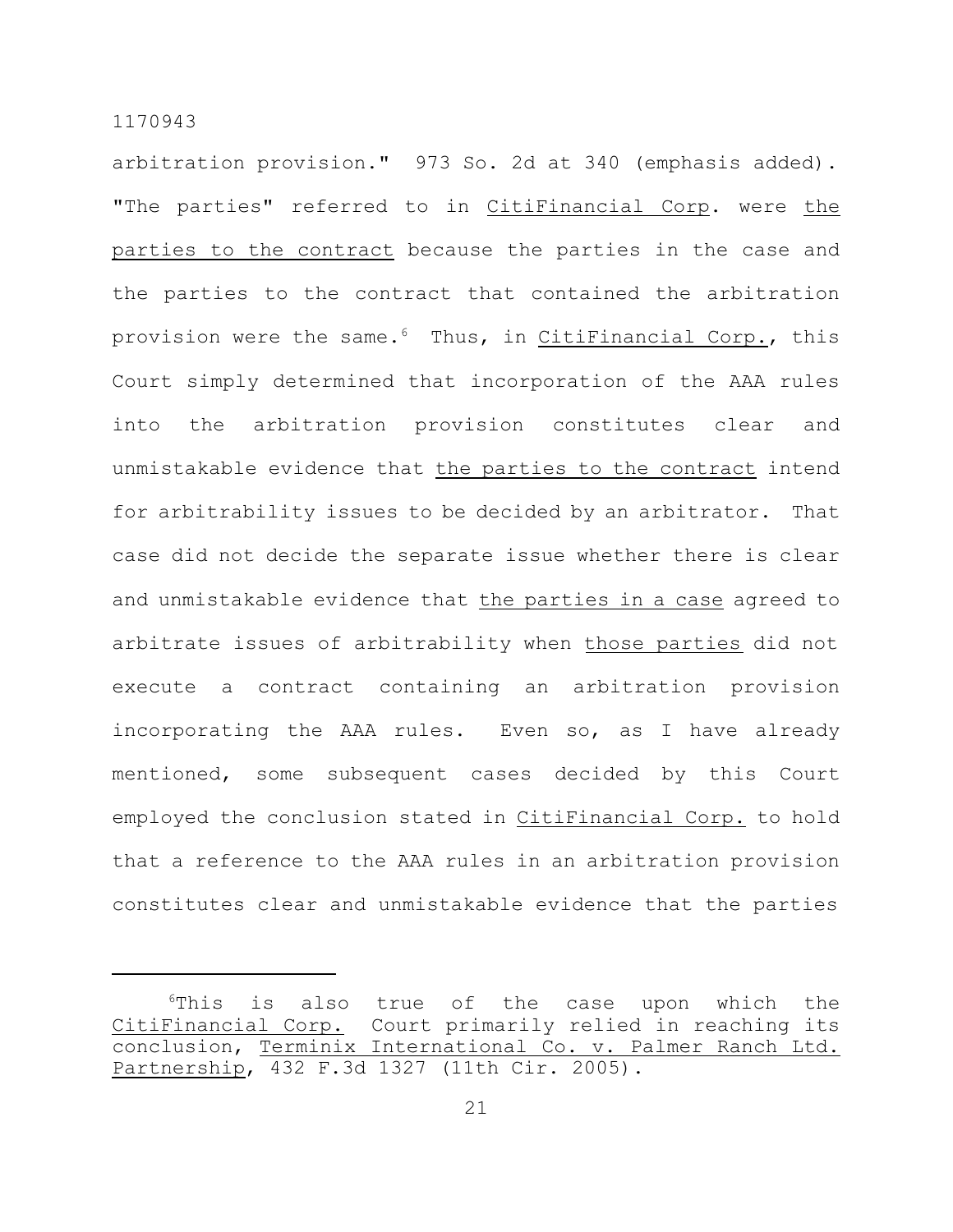in that case agreed to arbitrate issues of arbitrability, even when one of those parties did not sign the contract containing the arbitration provision.<sup>7</sup> In other words, in those cases involving nonsignatories, clear and unmistakable evidence of the existence of an arbitrability clause was conflated with clear and unmistakable intent on the part of both parties in a case that an arbitrator should decide arbitrability issues.

However, conflation of those issues does not comport with the United States Supreme Court's explanation in First Options of Chicago, Inc. v. Kaplan, 514 U.S. 938, 115 S. Ct. 1920 (1995), of the proper evaluation process when the parties in a case are not the same as the parties to the contract containing the arbitration provision. First Options involved a dispute between a signatory to a contract that contained an arbitration provision -- First Options of Chicago, Inc. - and two nonsignatories to the contract -- Manuel Kaplan and his wife Carol Kaplan. The contract at issue concerned

<sup>&</sup>lt;sup>7</sup>Cases such as Anderton, Reedstrom, and Rainbow Cinemas, LLC v. Consolidated Construction Co. of Alabama, 239 So. 3d 569 (Ala. 2017), which involved nonsignatories to the respective arbitration provisions at issue in those cases, focused solely on whether clear and unmistakable evidence of an arbitrability clause existed.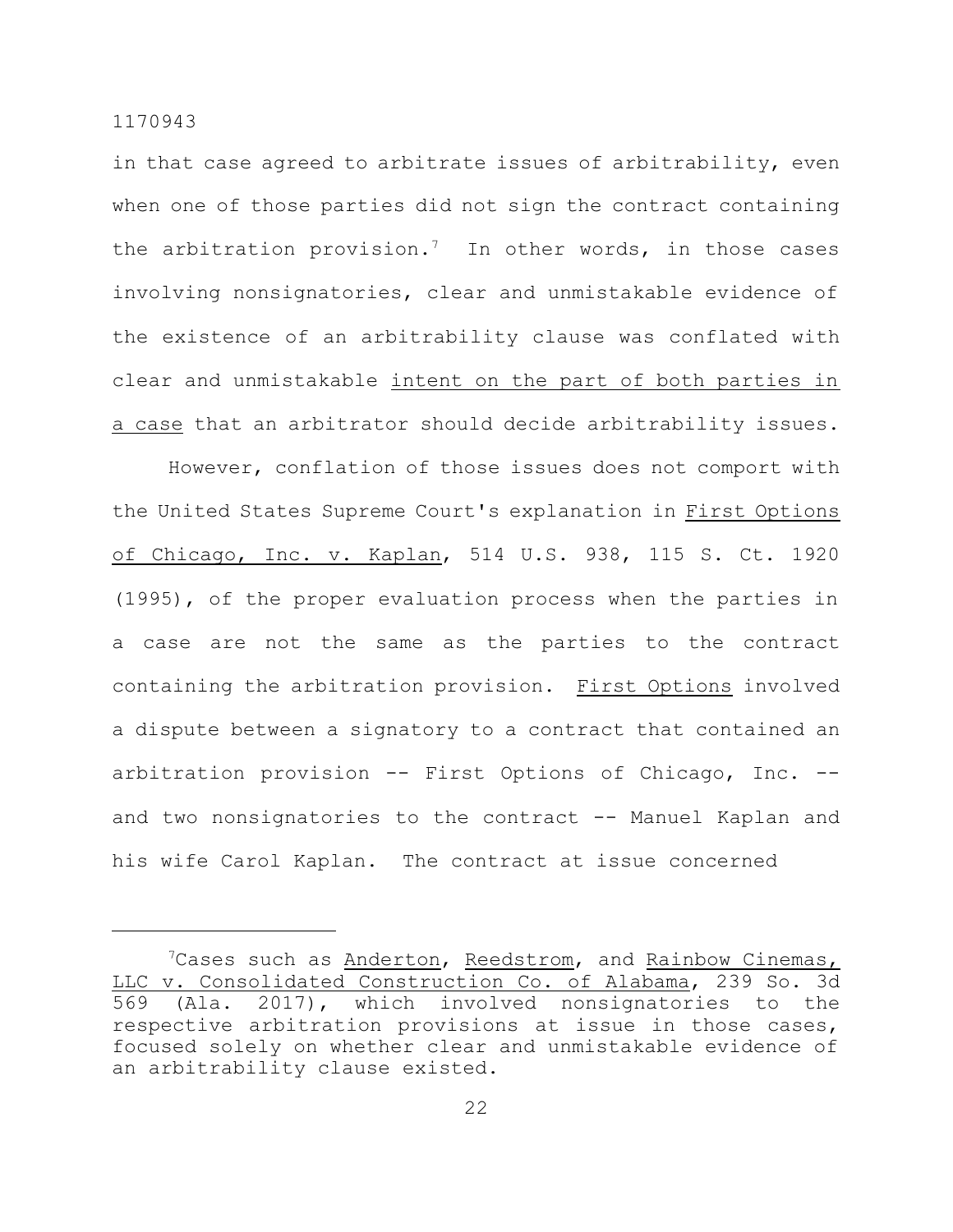"the 'working out' of debts to First Options that MKI [MK Investments, Inc., ] and the Kaplans incurred as a result of the October 1987 stock market crash. In 1989, after entering into the agreement, MKI lost an additional \$1.5 million. First Options then took control of, and liquidated, certain MKI assets; demanded immediate payment of the entire MKI debt; and insisted that the Kaplans personally pay any deficiency. When its demands went unsatisfied, First Options sought arbitration by a panel of the Philadelphia Stock Exchange."

514 U.S. at 940, 115 S. Ct. at 1922. The Kaplans contended that their dispute with First Options of Chicago was not subject to arbitration because they had not signed the workout agreement.

The Court in First Options decided two issues relevant here. First, it determined that "who -- court or arbitrator -- has the primary authority to decide whether a party has agreed to arbitrate" "turns upon what the parties agreed about that matter." 514 U.S. at 942, 943, 115 S. Ct. at 1923 (first emphasis added). In other words, if the parties to the contract submitted issues of arbitrability to an arbitrator, then "a court must defer to an arbitrator's arbitrability decision" as to those parties. 514 U.S. at 943, 115 S.Ct. at 1924.

"If, on the other hand, the parties did not agree to submit the arbitrability question itself to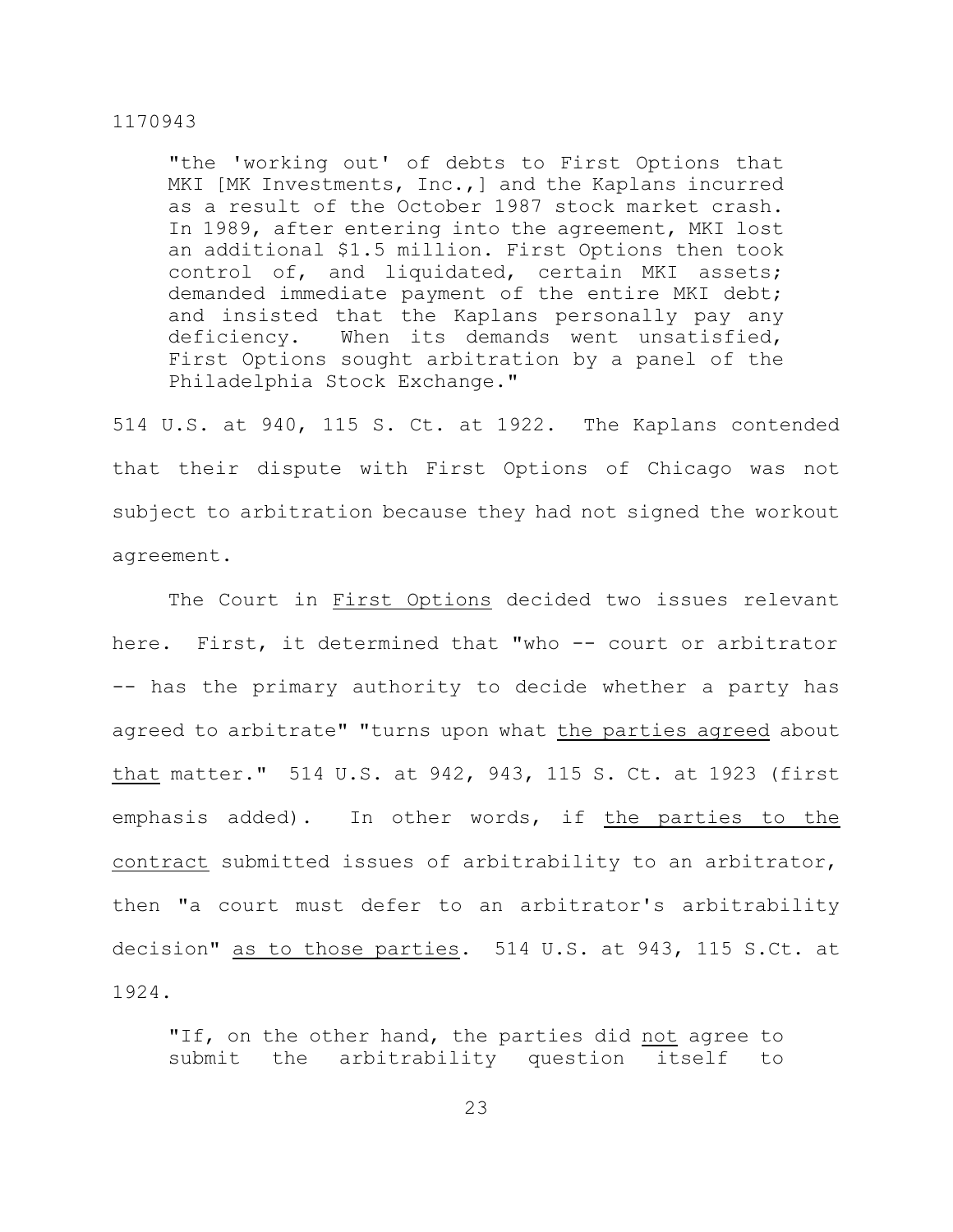arbitration, then the court should decide that question just as it would decide any other question that the parties did not submit to arbitration, namely, independently. These two answers flow inexorably from the fact that arbitration is simply a matter of contract between the parties; it is a way to resolve those disputes -- but only those disputes -- that the parties have agreed to submit to arbitration."

514 U.S. at 943, 115 S. Ct. at 1924 (second and third emphasis added). See also Granite Rock Co. v. International Bhd. of Teamsters, 561 U.S. 287, 297, 130 S. Ct. 2847, 2856 (2010) (explaining that a "court may order arbitration of a particular dispute only where the court is satisfied that the parties agreed to arbitrate that dispute," which includes issues of arbitrability). This first issue matters insofar as the United States Supreme Court clearly emphasized the intentions of the parties to the contract regarding who decides issues of arbitrability.

But the First Options Court did not conclude that the foregoing rule settled the issue whether the court or an arbitrator should decide arbitrability issues for First Options of Chicago and the Kaplans because the parties in the case were not identical to the parties to the contract. "[A] fair and complete answer to the standard-of-review question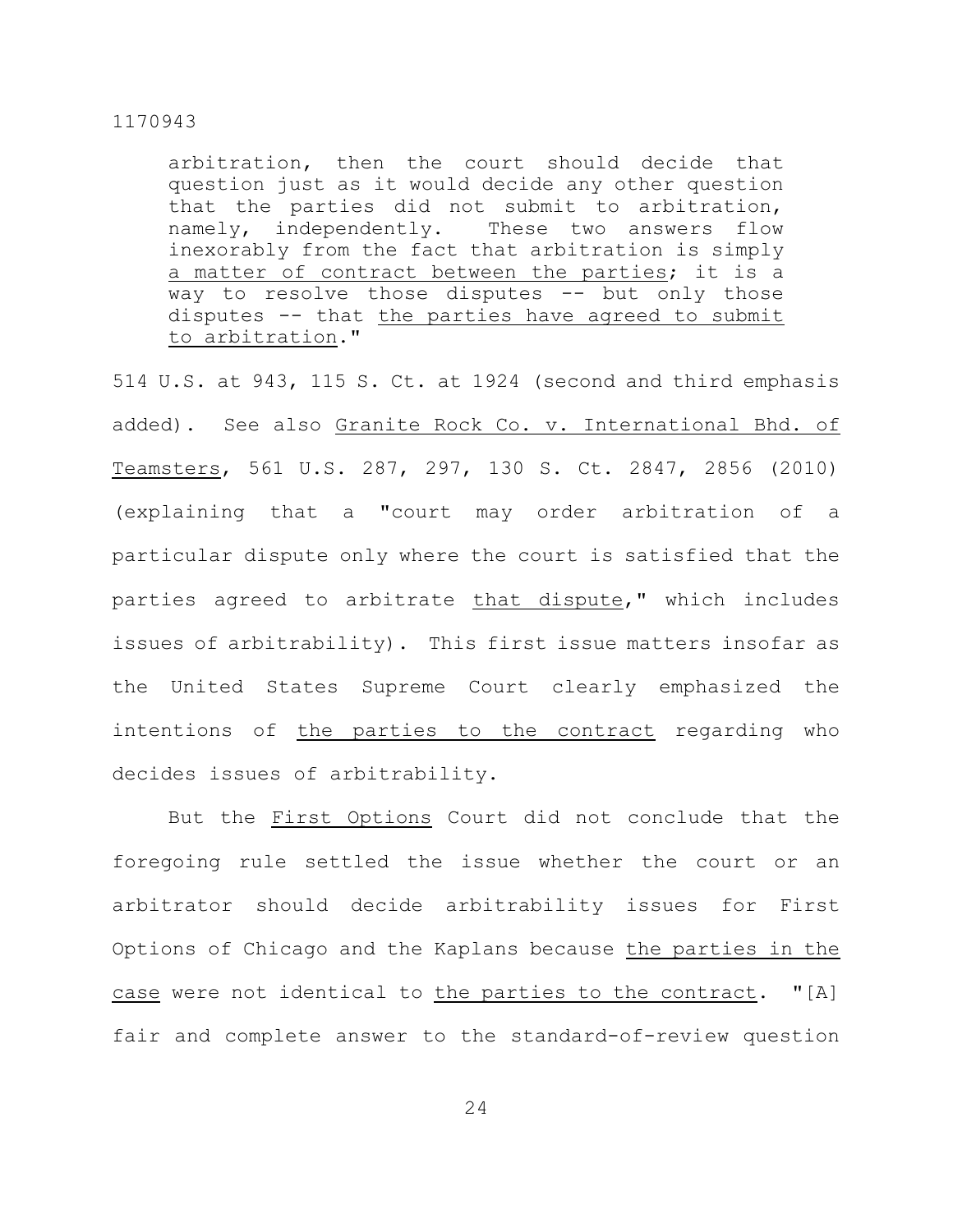requires a word about how a court should decide whether the parties have agreed to submit the arbitrability issue to arbitration. And, that word makes clear that the Kaplans did not agree to arbitrate arbitrability here." First Options, 514 U.S. at 944, 115 S. Ct. at 1924. The Court explained:

"When deciding whether the parties agreed to arbitrate a certain matter (including arbitrability), courts generally (though with a qualification we discuss below) should apply ordinary state-law principles that govern the formation of contracts. ...

"This Court ... has (as we just said) added an important qualification, applicable when courts decide whether a party has agreed that arbitrators should decide arbitrability: Courts should not assume that the parties agreed to arbitrate arbitrability unless there is 'clea[r] and unmistakabl[e]' evidence that they did so. AT&T Technologies, [Inc. v. Communications Workers of America, 475 U.S. 643] at 649[, 106 S.Ct. 1415 at 1418–19 (1986)]; see [United Steelworkers of America v.] Warrior & Gulf [Navigation Co.], [363 U.S. 574] at 583, n.7[, 80 S.Ct. 1347 at 1353, n.7 (1960)]. In this manner the law treats silence or ambiguity about the question 'who (primarily) should decide arbitrability' differently from the way it treats silence or ambiguity about the question 'whether a particular merits-related dispute is arbitrable because it is within the scope of a valid arbitration agreement' -- for in respect to this latter question the law reverses the presumption. See Mitsubishi Motors [v. Soler Chrysler-Plymouth, Inc., 473 U.S. 614] at 626[, 105 S.Ct. 3346 at 3353 (1985)] ('"[A]ny doubts concerning the scope of arbitrable issues should be resolved in favor of arbitration"') (quoting Moses H. Cone Memorial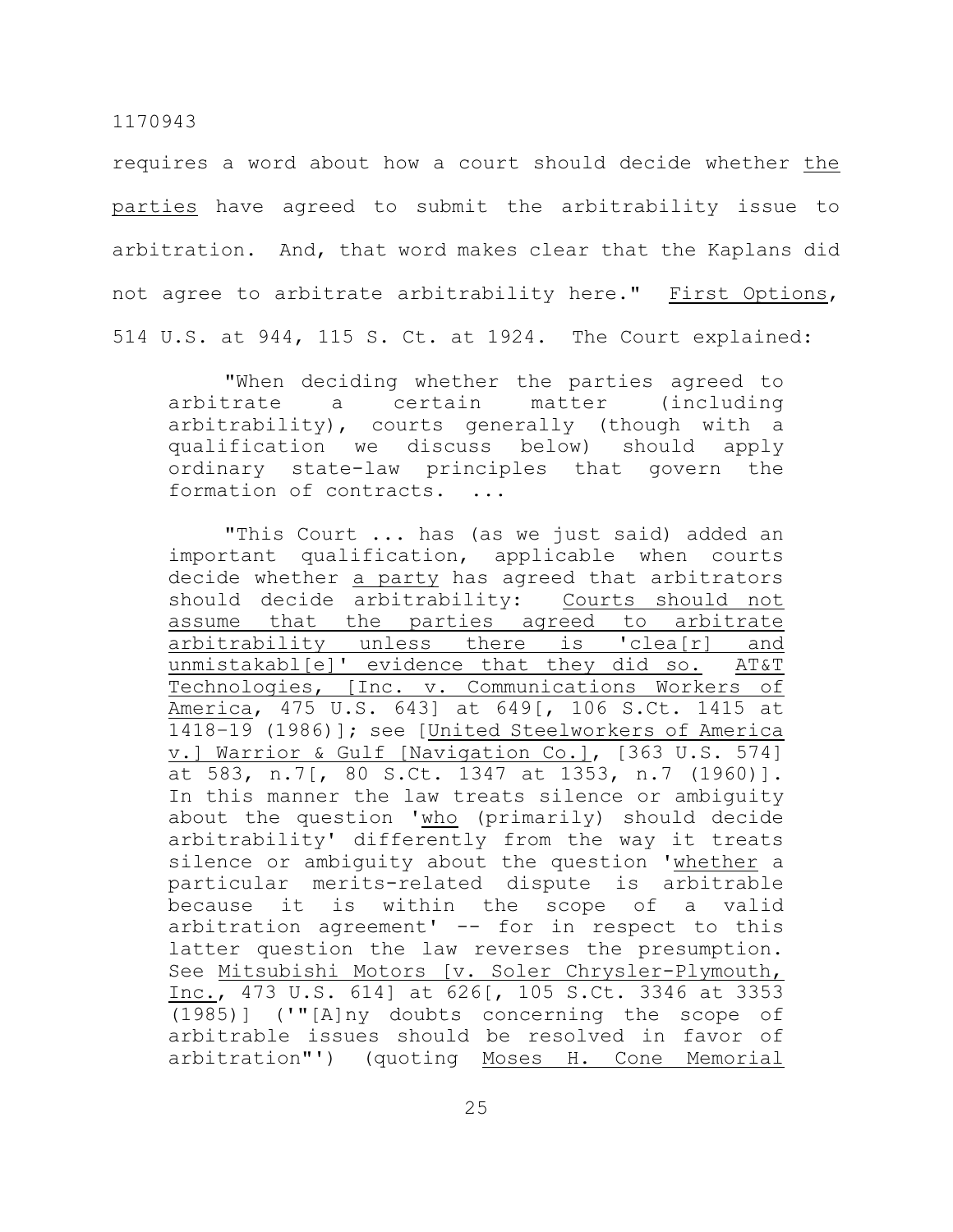Hospital v. Mercury Constr. Corp., 460 U.S. 1, 24–25[, 103 S.Ct. 927, 941, 74 L.Ed.2d 765] (1983)); Warrior & Gulf, supra, at 582-583<sup>[</sup>, 80 S.Ct. at 1352–53].

"... And, given the principle that a party can be forced to arbitrate only those issues it specifically has agreed to submit to arbitration, one can understand why courts might hesitate to interpret silence or ambiguity on the 'who should decide arbitrability' point as giving the arbitrators that power, for doing so might too often force unwilling parties to arbitrate a matter they reasonably would have thought a judge, not an arbitrator, would decide. Ibid. See generally Dean Witter Reynolds Inc. v. Byrd, 470 U.S. 213, 219–220[, 105 S.Ct. 1238, 1241–42, 84 L.Ed.2d 158] (1985) (Arbitration Act's basic purpose is to 'ensure judicial enforcement of privately made agreements to arbitrate')."

514 U.S. at 944–45, 115 S. Ct. at 1924-25 (emphasis added).

The First Options Court concluded that, "[o]n the record before us, First Options cannot show that the Kaplans clearly agreed to have the arbitrators decide (i.e., to arbitrate) the question of arbitrability." 514 U.S. at 946, 115 S. Ct. at 1925 (emphasis added). First Options of Chicago's inability to make such a showing resulted directly from the fact that the Kaplans had not signed the workout agreement, and so their intent to arbitrate issues of arbitrability was absent. See BG Grp. PLC v. Republic of Argentina, 572 U.S. 25, 34, 134 S.Ct. 1198, 1207 (2014) (noting that in First Options the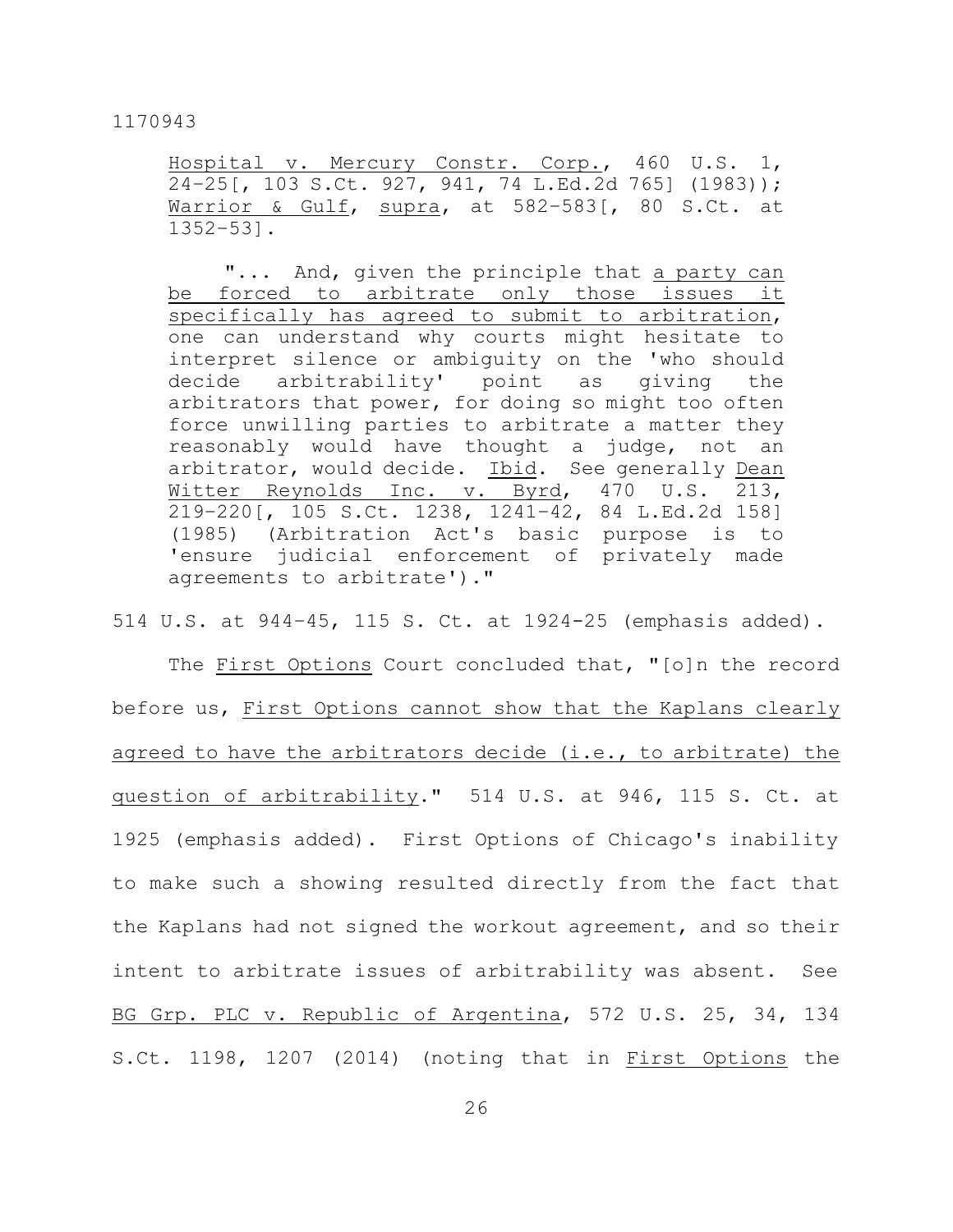Court held that the "court should decide whether an arbitration clause applied to a party who 'had not personally signed' the document containing it"); Howsam v. Dean Witter Reynolds, Inc., 537 U.S. 79, 84, 123 S. Ct. 588, 592 (2002), (summarizing First Options as "holding that a court should decide whether the arbitration contract bound parties who did not sign the agreement"). As the Court noted:

"[T]he basic objective in this area is not to resolve disputes in the quickest manner possible, no matter what the parties' wishes, Dean Witter Reynolds[ v. Byrd], [470 U.S. 213,] 219–220[, 105 S.Ct. 1238, 1241–42 (1985)], but to ensure that commercial arbitration agreements, like other contracts, '"are enforced according to their terms,"' Mastrobuono[ v. Shearson Lehman Hutton, Inc.], 514 U.S. [52,] 54[, 115 S. Ct. 1212, 1214 (1995)] (quoting Volt Information Sciences, [Inc. v. Board of Trustees of Leland Stanford Junior Univ.], 489 U.S. [468,] 479[, 109 S. Ct. 1248, 1256 (1989)]), and according to the intentions of the parties, Mitsubishi Motors [Corp. v. Soler Chrysler–Plymouth, Inc.], 473 U.S. [614,] 626[, 105 S. Ct. 3346, 3353 (1985)]. See Allied–Bruce Terminix [Cos. v. Dobson], 513 U.S. [265,] 271[, 115 S. Ct. 834, 838 (1995)]. That policy favors the Kaplans, not First Options."

First Options, 514 U.S. at 947, 115 S. Ct. at 1925 (emphasis added).

In short, how a court settles who decides the issues of arbitrability is approached separately and differently than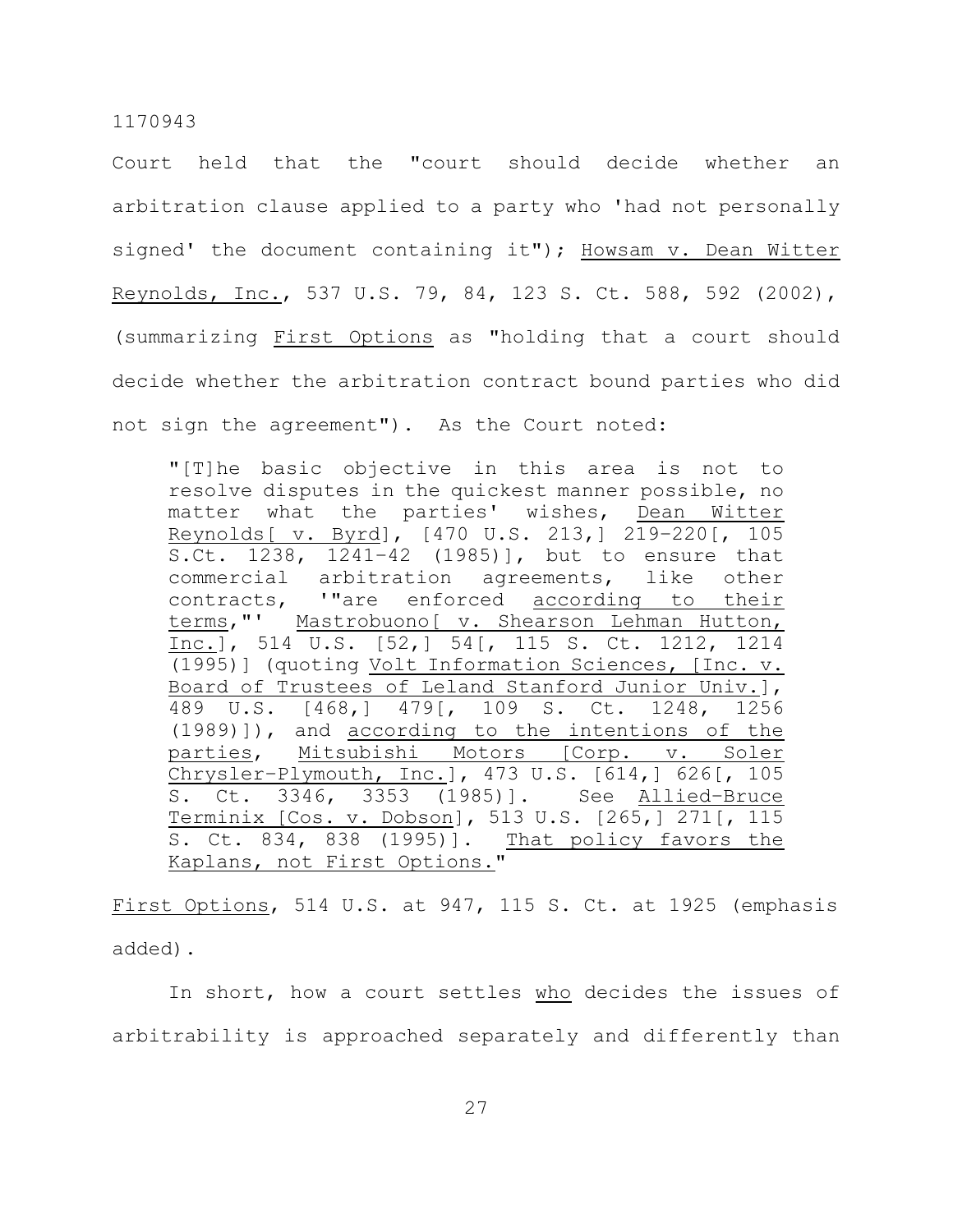how the issues of arbitrability themselves are determined.<sup>8</sup> See, e.g., Belnap v. Iasis Healthcare, 844 F.3d 1272, 1281 (10th Cir. 2017) (observing that "the question of who should decide arbitrability precedes the question of whether a dispute is arbitrable"). With respect to who decides, the default rule is that "[a] court decides issues of substantive arbitrability '[u]nless the parties clearly and unmistakably provide otherwise.'" Anderton, 164 So. 3d at 1101 (quoting AT&T Techs., Inc. v. Communications Workers of America, 475 U.S. 643, 649, 106 S.Ct. 1415, 1418 (1986) (emphasis added)). When applying this rule, a court must necessarily keep in mind whether "the parties" in the case are the same as the "the parties" to the contract that contains the arbitration provision. See, e.g. Rent-A-Ctr., W., Inc. v. Jackson, 561 U.S. 63, 69 n.1, 130 S. Ct. 2772, 2777 n.1 (2010) (noting that "the First Options 'clear and unmistakable' requirement ...

<sup>&</sup>lt;sup>8</sup>This difference explains why the United States Supreme Court has emphasized that it has "never held that this policy [favoring arbitration of commercial and labor disputes] overrides the principle that a court may submit to arbitration 'only those disputes ... that the parties have agreed to submit.'" Granite Rock Co., 561 U.S. at 302, 130 S. Ct. at 2859 (quoting First Options, 514 U.S. at 943, 115 S.Ct. at 1924).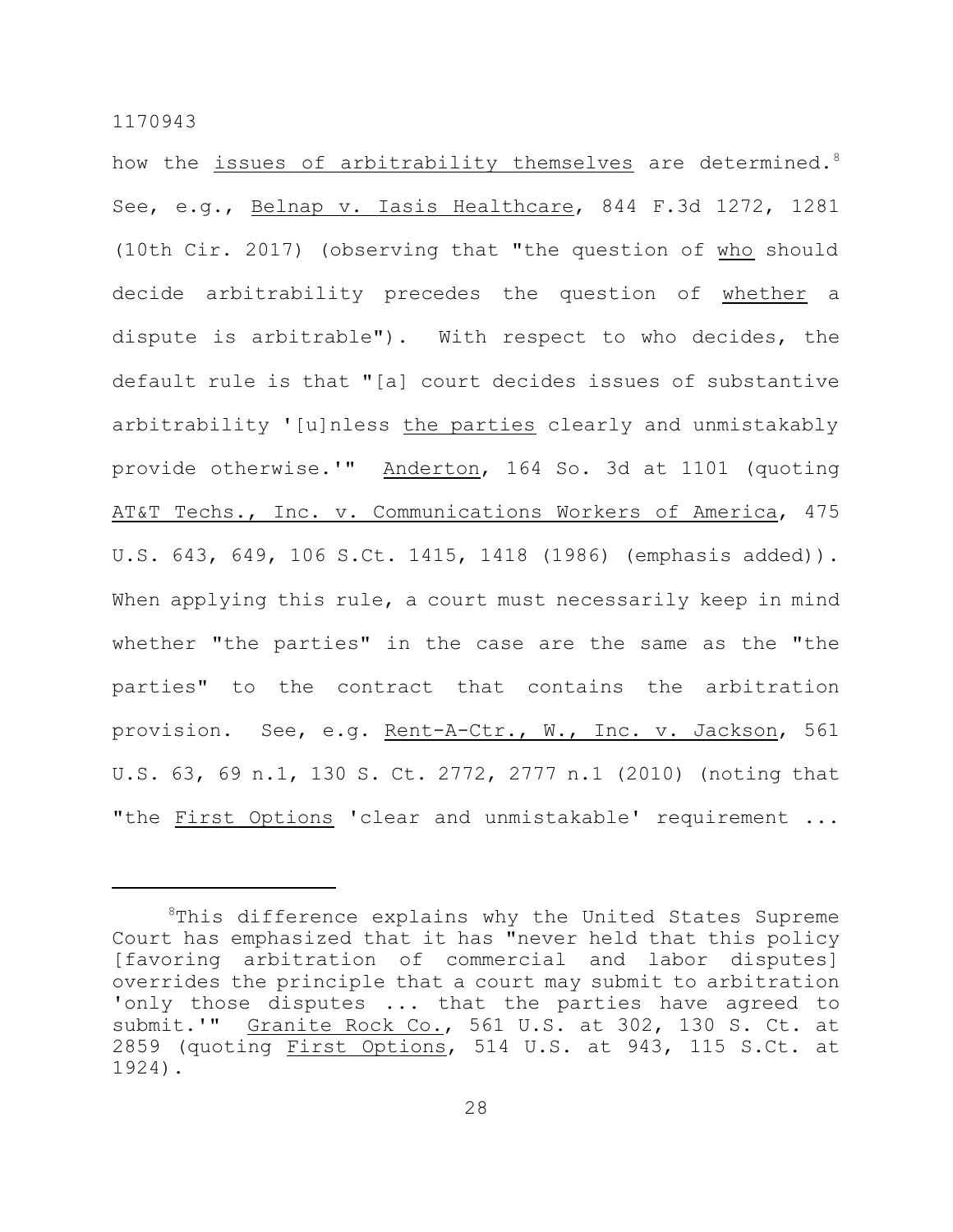pertains to the parties' manifestation of intent ...." (emphasis added)). If the parties are the same, then their intentions, whether those be to have the court or an arbitrator decide arbitrability issues, control who decides. If the parties are not the same, however, then the language in the arbitration provision cannot provide clear and unmistakable evidence that the parties in the case agreed to arbitrate arbitrability. See Jody James Farms, JV v. Altman Grp., Inc., 547 S.W.3d 624, 632 (Tex. 2018) (explaining that "[a] contract that is silent on a matter cannot speak to that matter with unmistakable clarity, so an agreement silent about arbitrating claims against non-signatories does not unmistakably mandate arbitration of arbitrability in such cases"); Leshin v. Oliva, No. 04-14-00657-CV, July 29, 2015 (Tex. App.) (not reported in South Western Reporter) (observing, in a case involving an arbitration provision that referenced the AAA rules, that, "[i]n cases involving non-signatories, courts do not consider the terms of the arbitration agreement as any evidence when looking for 'clear and unmistakable evidence' as to whether parties agreed to arbitrate the issue of arbitrability. First Options, 514 U.S.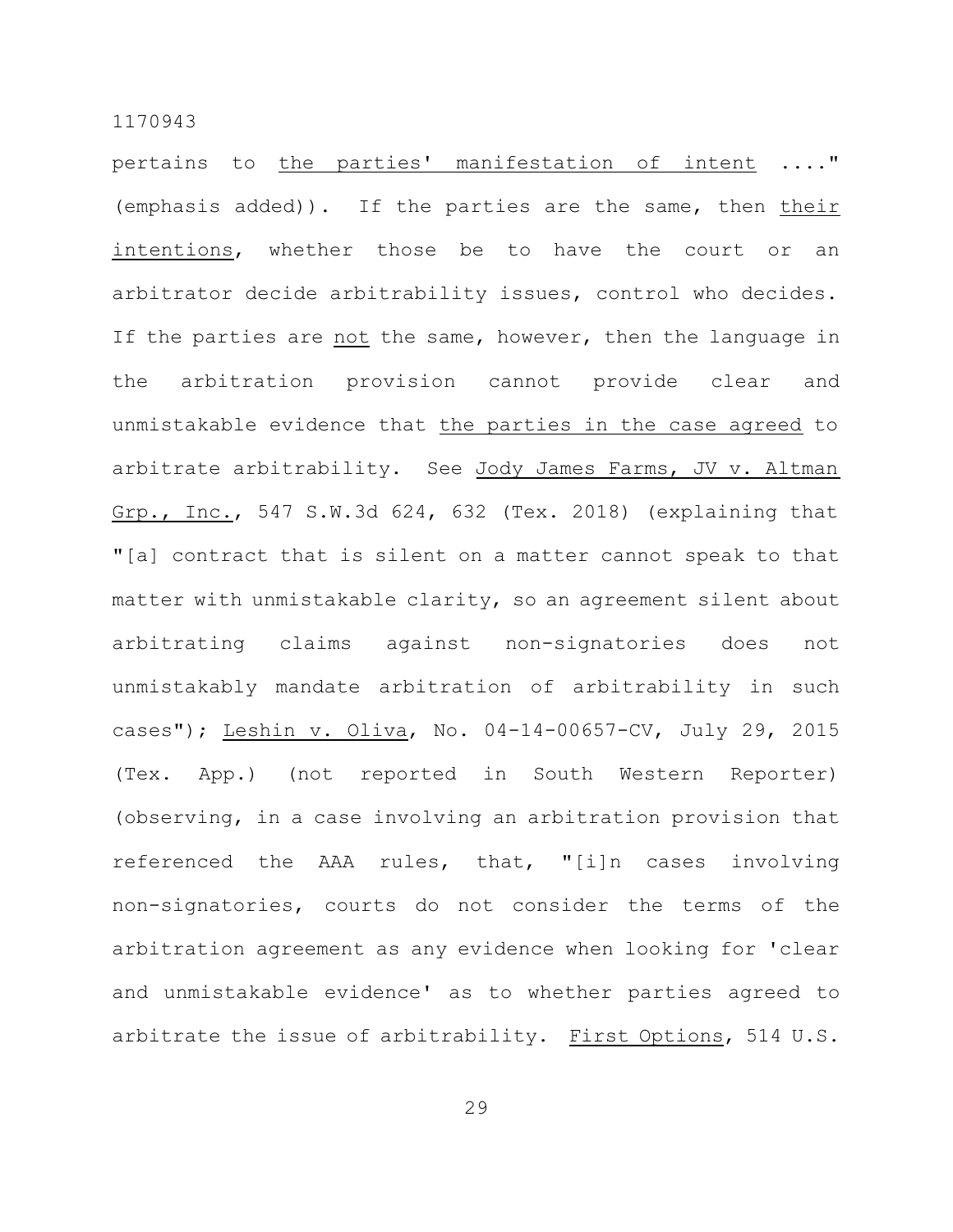at 943 (focusing on intent of parties to dispute rather than arbitration agreement) .... To constitute evidence in cases involving non-signatories, we must look at whether the parties to the dispute before the courts ... clearly and unmistakably agreed to arbitrate the issue of arbitrability, rather than whether the parties to the contract containing the arbitration clause ... agreed to arbitrate the issue of arbitrability.").

Once the issue of who decides issues of arbitrability is settled, then the issues of arbitrability themselves -whether the parties in the case are bound by the arbitration provision or whether the arbitration provision covers a particular controversy -- are determined by whichever forum was dictated under the evaluation of the first issue. For example, it may be determined that a court rather than an arbitrator must decide the issues of arbitrability because there is a lack of clear and unmistakable evidence that the parties in the case intended that arbitrability issues should be decided by the arbitrator because one party in the case did not sign the contract containing the arbitration provision, but a court may nonetheless conclude that the nonsignatory is bound by the arbitration provision based on the wording of the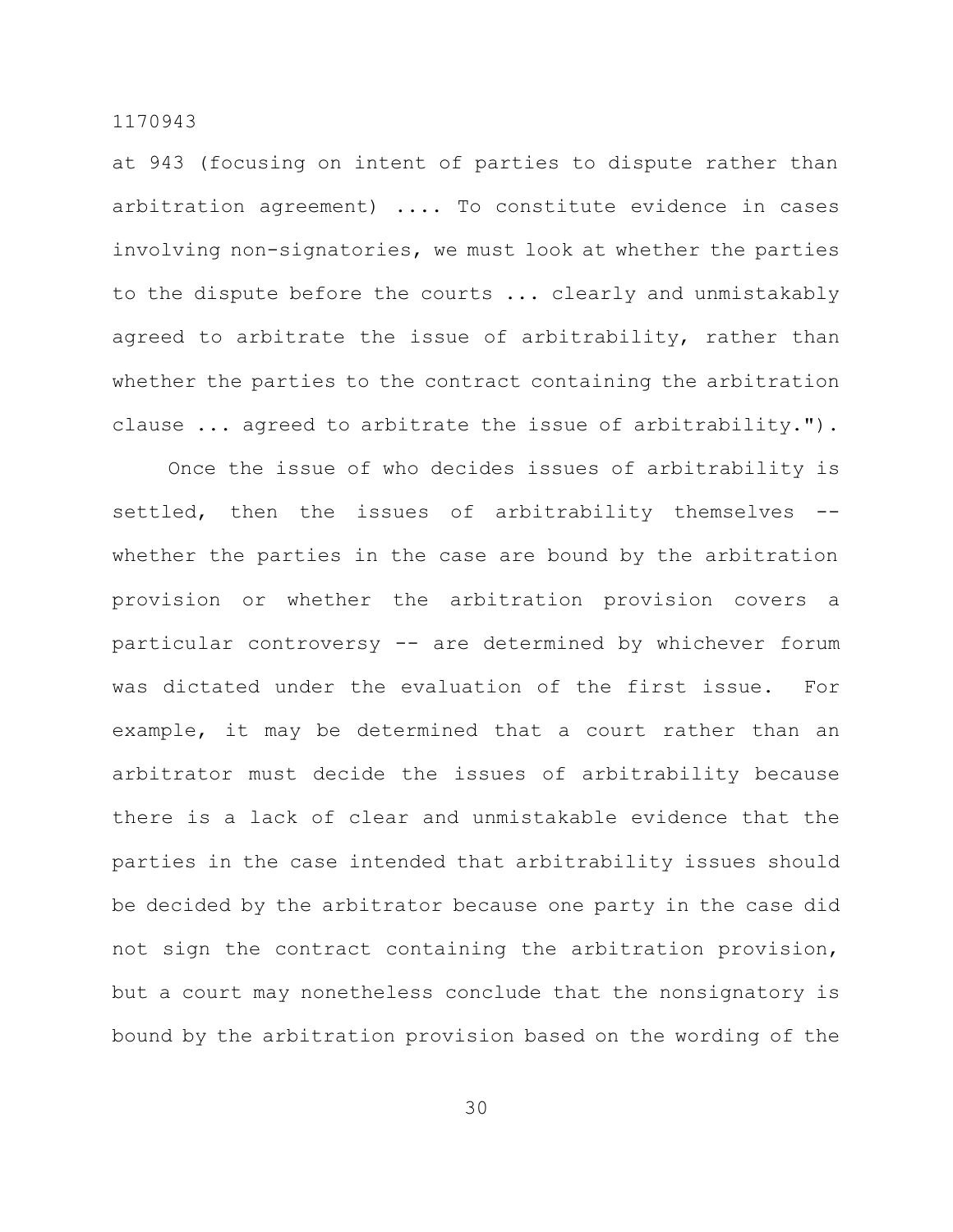arbitration provision or the particular circumstances of the case. In other words, settling who decides arbitrability issues, even if that conclusion turns on the presence of a nonsignatory as a party in the case, does not determine whether the nonsignatory is bound to arbitrate the claims in the action. Indeed, ambiguities with regard to the issues of arbitrability themselves are construed in favor of arbitration. See, e.g., Mitsubishi Motors Corp. v. Soler Chrysler-Plymouth, Inc., 473 U.S. 614, 626, 105 S. Ct. 3346, 3353–54 (1985) (observing that "'any doubts concerning the scope of arbitrable issues should be resolved in favor of arbitration, whether the problem at hand is the construction of the contract language itself or an allegation of waiver, delay, or a like defense to arbitrability'" (quoting Moses H. Cone Mem'l Hosp. v. Mercury Constr. Corp., 460 U.S. 1, 24–25, 103 S.Ct. 927, 941 (1983))).

Returning to this case, there is no question that the arbitration provision incorporates the AAA rules. Therefore, based on CitiFinancial Corp. and other cases, there is clear and unmistakable evidence that Eastern Shore and Warren Averett -- the parties to the contract -- agreed to arbitrate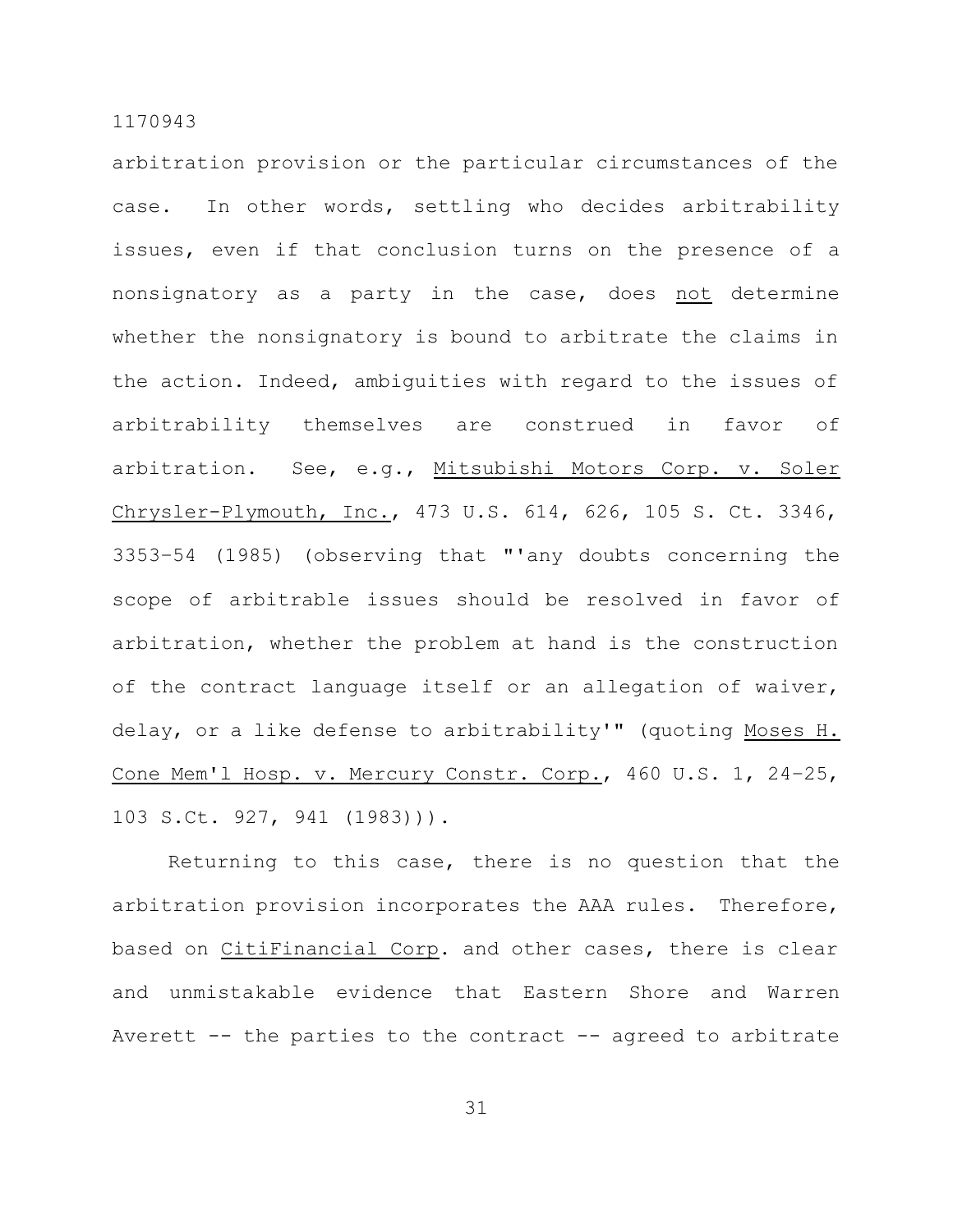issues of arbitrability. However, the fact that the parties to the contract agreed to arbitrate arbitrability has no bearing on whether the parties in this case -- Wiggins and Warren Averett -- clearly and unmistakably agreed to arbitrate arbitrability. Wiggins did not sign the contract, and Warren Averett presented no other evidence indicating that Wiggins intended to arbitrate issues of arbitrability. Therefore, there is no clear and unmistakable evidence that Wiggins agreed with Warren Averett to arbitrate issues of arbitrability.<sup>9</sup> See, e.g., <u>Kramer v. Toyota Motor Corp.</u>, 705 F.3d 1122, 1127 (9th Cir. 2013) (concluding that, "[h]ere, the

 $9$ The main opinion states that Wiggins, as a third-party beneficiary to the contract between Eastern Shore and Warren Averett, "is bound by the terms and conditions of the contract, including any arbitration provisions." So. 3d at . Respectfully, this conclusion places the cart before the horse. The effect of Wiggins's third-party-beneficiary status directly implicates whether the arbitration agreement covers Wiggins's claims, an issue of arbitrability, and it therefore must be decided separately from the issue of who decides issues of arbitrability. Again, "the subject of the First Options 'clear and unmistakable' requirement" "pertains to the parties' manifestation of intent, not the agreement's validity" or its scope with respect to the claims at issue. Rent-A-Ctr., West, Inc., 561 U.S. at 70 n.1, 130 S. Ct. at 2778 n.1 (some emphasis added). Wiggins's status as a thirdparty beneficiary is irrelevant to the question whether there is clear and unmistakable evidence that Wiggins and Warren Averett agreed to arbitrate issues of arbitrability, and the main opinion provides no authority stating otherwise.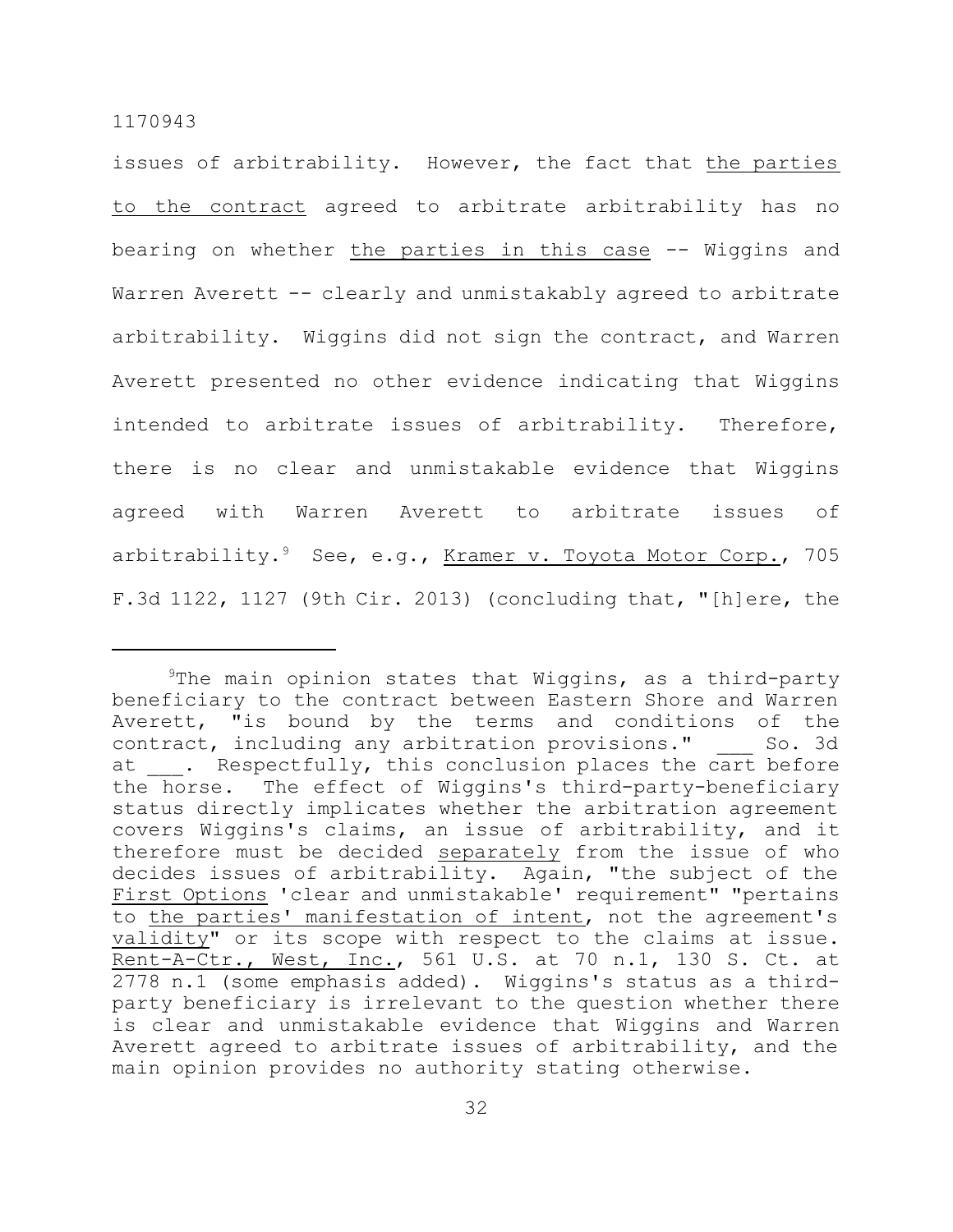arbitration agreements do not contain clear and unmistakable evidence that [plaintiff Toyota car owners] and Toyota agreed to arbitrate arbitrability. While Plaintiffs may have agreed to arbitrate arbitrability in a dispute with the Dealerships, the terms of the arbitration clauses are expressly limited to Plaintiffs and the Dealerships."); Bigge Crane & Rigging Co. v. Entergy Arkansas, Inc., 2015 Ark. 58, 8, 457 S.W.3d 265, 271 (2015) (noting that "[e]vidence of intent to have an arbitrator determine its jurisdiction of disputes submitted by either party to an arbitration agreement does not clearly and unmistakably demonstrate the parties' intent to have the arbitrator determine its jurisdiction with respect to any dispute raised by a nonparty"); Republic of Iraq v. BNP Paribas USA, 472 F. App'x 11, 13 (2d Cir. 2012) (not selected for publication in the Federal Reporter) (same); Oehme, van Sweden & Assocs., Inc. v. Maypaul Trading & Servs. Ltd., 902 F. Supp. 2d 87, 97 (D. D.C. 2012) ("A signatory to a contract has clearly and unmistakably agreed to its terms, but that is not necessarily true of a nonsignatory. Here, Ms. Pinchuk did not sign the Agreement incorporating the AAA Construction Rules .... Because Ms. Pinchuk did not clearly and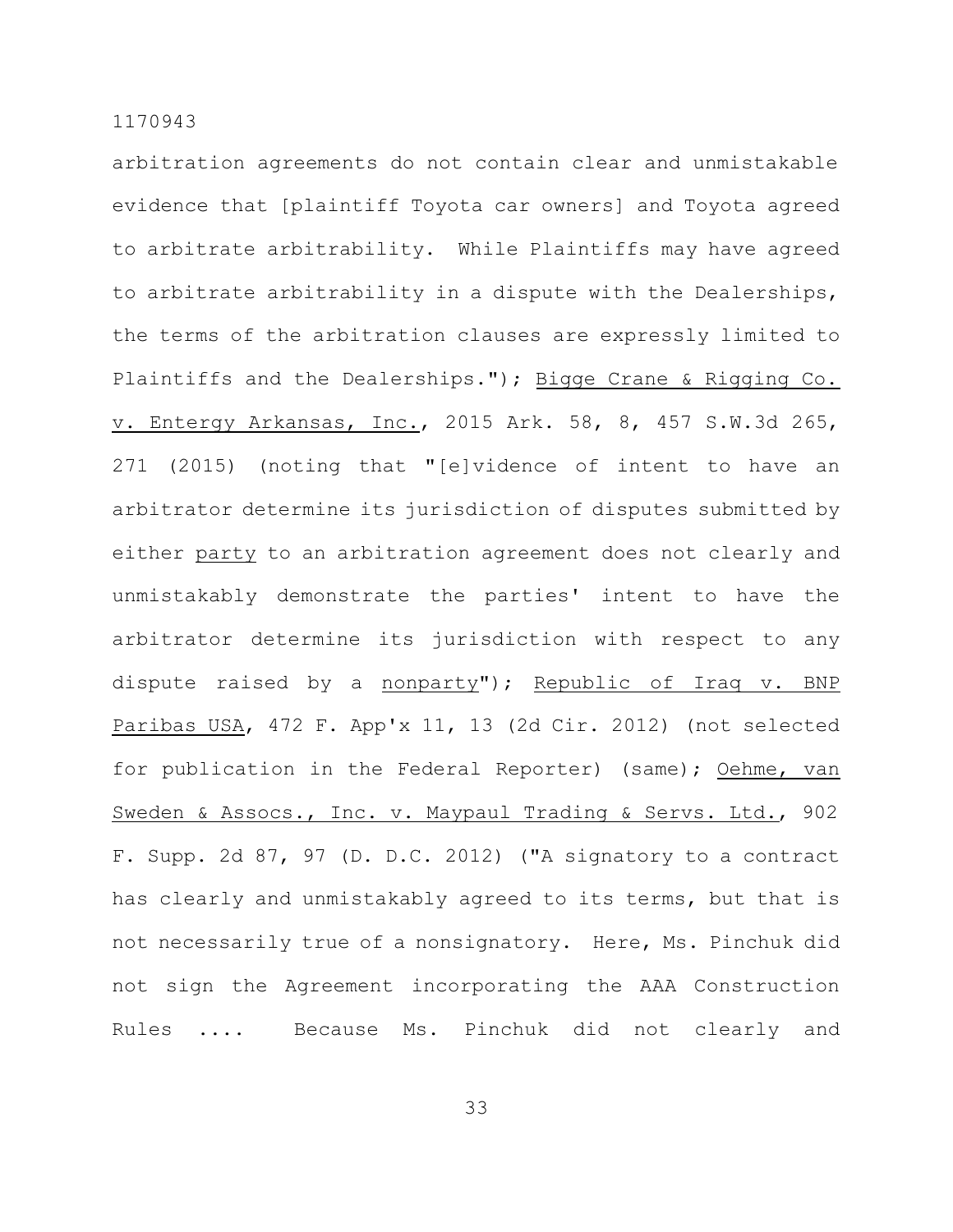unmistakably agree to arbitrate arbitrability, the Court will independently decide whether she is bound to arbitrate under the Agreement."). Accordingly, I believe that the issues of arbitrability are to be determined by the court.

Having determined that the court, rather than an arbitrator, must determine arbitrability issues, I now turn to Warren Averett's contention that Wiggins is bound by the arbitration clause even though he did not sign the contract. Warren Averett argues that Wiggins is bound by the arbitration clause because Wiggins concedes that he is a third-party beneficiary to the contract. In making this argument, Warren Averett seeks to travel under one or both of the two exceptions to the general rule that nonsignatories to an arbitration provision cannot be compelled to arbitrate their claims.

"[T]he third-party-beneficiary exception ... provides that '[a] nonsignatory can be bound to an arbitration agreement if "the contracting parties intended, upon execution of the contract, to bestow a direct, as opposed to incidental[,] benefit upon the third party."' Custom Performance, [Inc. v. Dawson,] 57 So. 3d [90] at 97 [(Ala. 2010)] (quoting Dunning v. New England Life Ins. Co., 890 So. 2d 92, 97 (Ala. 2003)). [Another] exception is closely related and provides that a nonsignatory to a contract having an arbitration agreement will be treated as a third-party beneficiary of the contract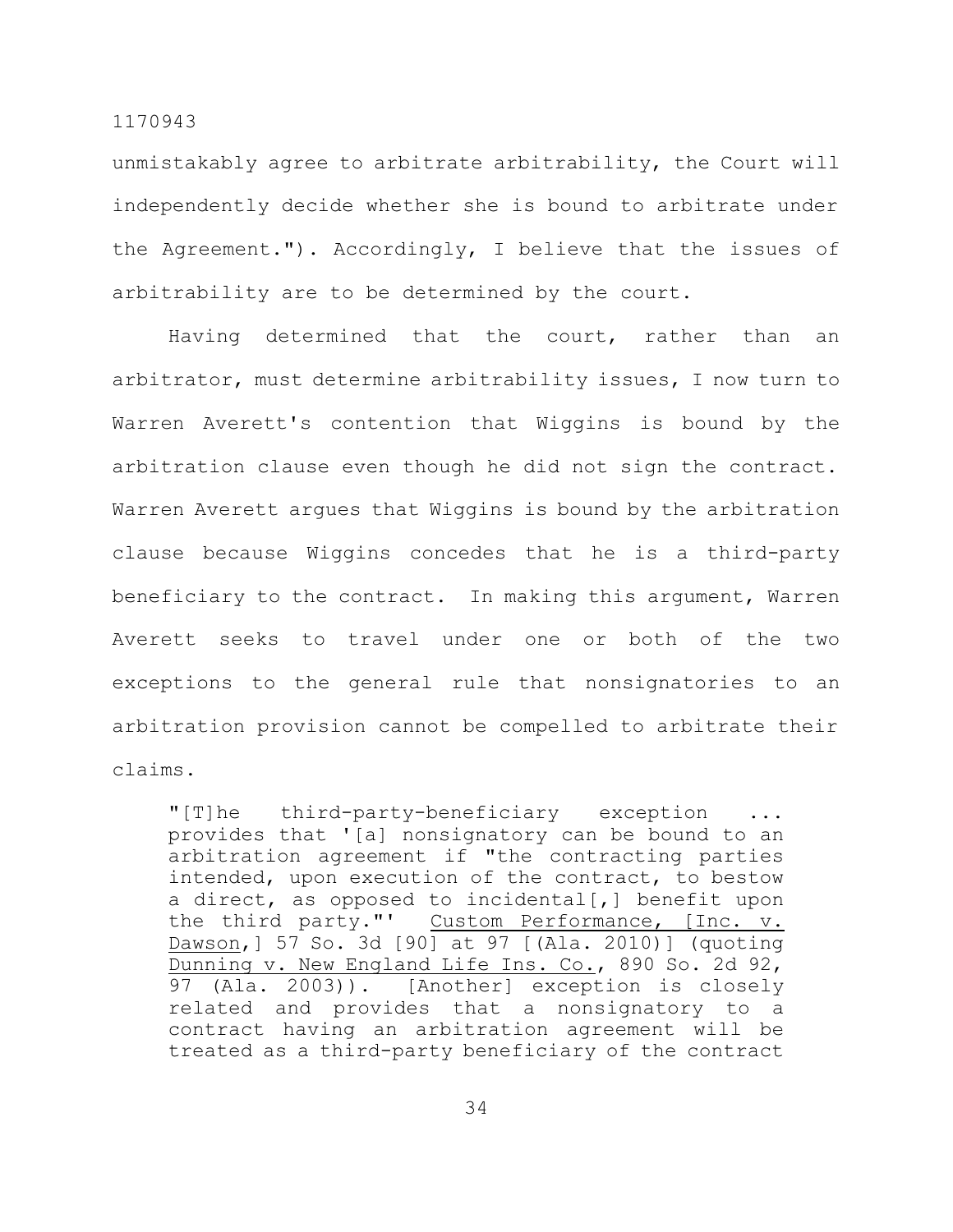regardless of whether the nonsignatory meets the legal definition of a third-party beneficiary 'when he or she asserts legal claims to enforce rights or obtain benefits that depend on the existence of the contract that contains the arbitration agreement.' Custom Performance, 57 So. 3d at 98 (emphasis omitted). This exception is referred to as the equitable-estoppel exception because of the inequity that would result if a party were allowed to simultaneously claim the benefits of a contract while repudiating its burdens and conditions."

# MTA, Inc. v. Merrill Lynch, Pierce, Fenner & Smith, Inc., 114

So. 3d 27, 31 (Ala. 2012).

The problem with relying upon either the third-partybeneficiary exception or the equitable-estoppel exception is that the language of this arbitration clause is specifically limited to claims brought by or on behalf of Eastern Shore against Warren Averett. An illustrative case is Daphne Automotive, LLC v. Eastern Shore Neurology Clinic, Inc., 245 So. 3d 599 (Ala. 2017). In Daphne Automotive, a car dealership and one of its employees sought to compel arbitration of claims brought against them by Eastern Shore Neurology Clinic ("the neurology clinic"). Rassan Tarabein, the owner of the neurology clinic, was also the owner of another company, Infotec, Inc. Tarabein hired his nephew, Mohamad Tarbin, as an employee of Infotec, and, as part of the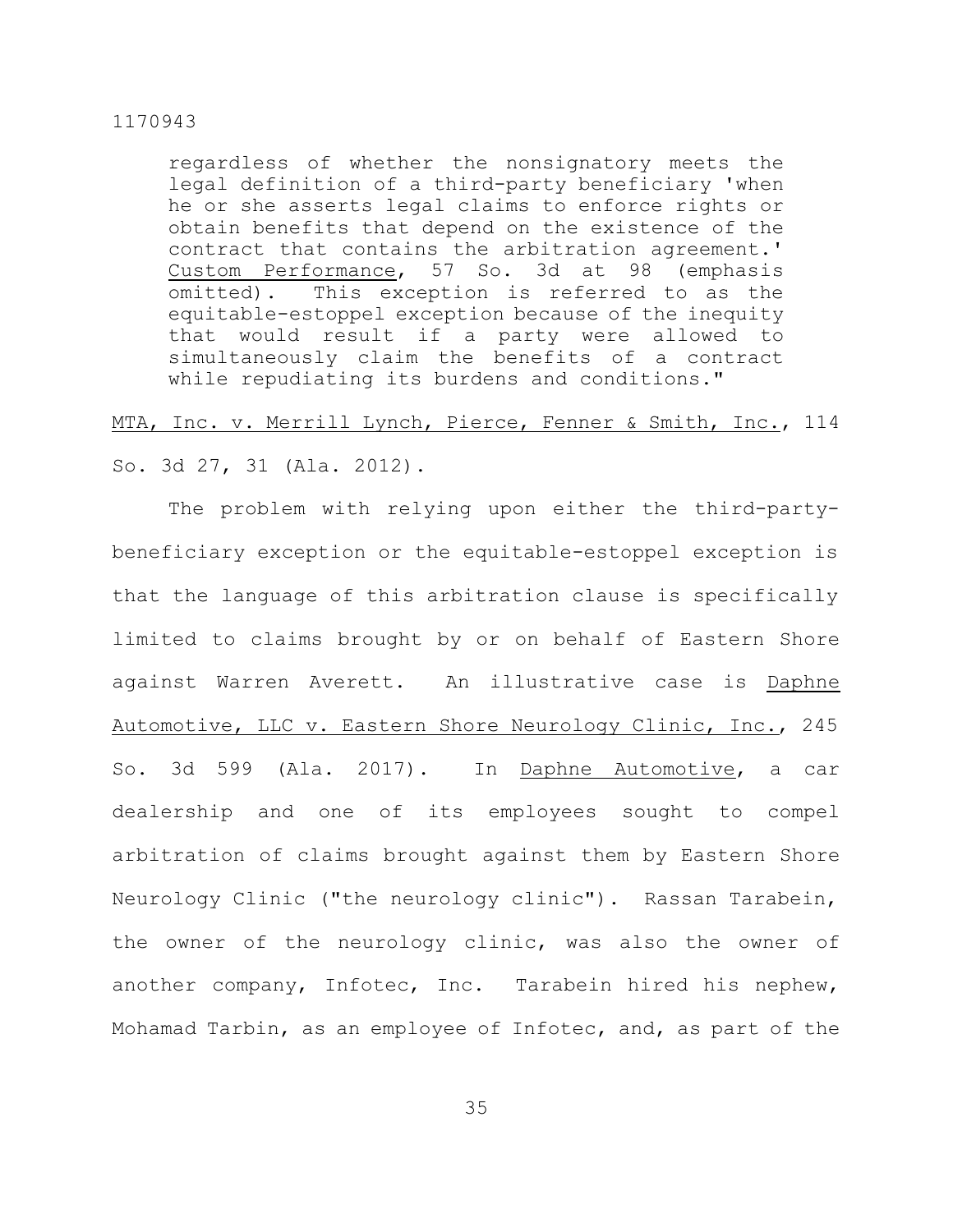nephew's compensation, Tarabein agreed to furnish his nephew with a vehicle. The nephew purchased a vehicle from the dealership. Tarabein, the nephew, and the dealership agreed that the dealership would arrange for the vehicle to be titled in the nephew's name but that the neurology clinic would be listed on the title as lienholder. The sales contract for the vehicle contained an arbitration provision that provided:

"'Buyer/lessee and dealer agree that all claims, demands, disputes or controversies of every kind or nature between them arising from, concerning or relating to any of the negotiations involved in the sale, lease, or financing of the vehicle, the terms and provisions of the sale, lease, or financing agreements, the arrangements for financing ..., the performance or condition of the vehicle, or any other aspects of the vehicle and its sale, lease, or financing shall be settled by binding arbitration in accordance with the procedure set forth on separate Arbitration Agreement form.'"

Daphne Automotive, 245 So. 3d at 601. There was also a standalone arbitration agreement signed by the nephew, the wording of which also expressly stated it was between the "buyer/lessee" and the "dealer." Id. Tarabein later terminated his nephew's employment with Infotec and demanded the return of the vehicle. The nephew refused to return the vehicle. After discussions with the dealership, Tarabein discovered that the dealership never made the neurology clinic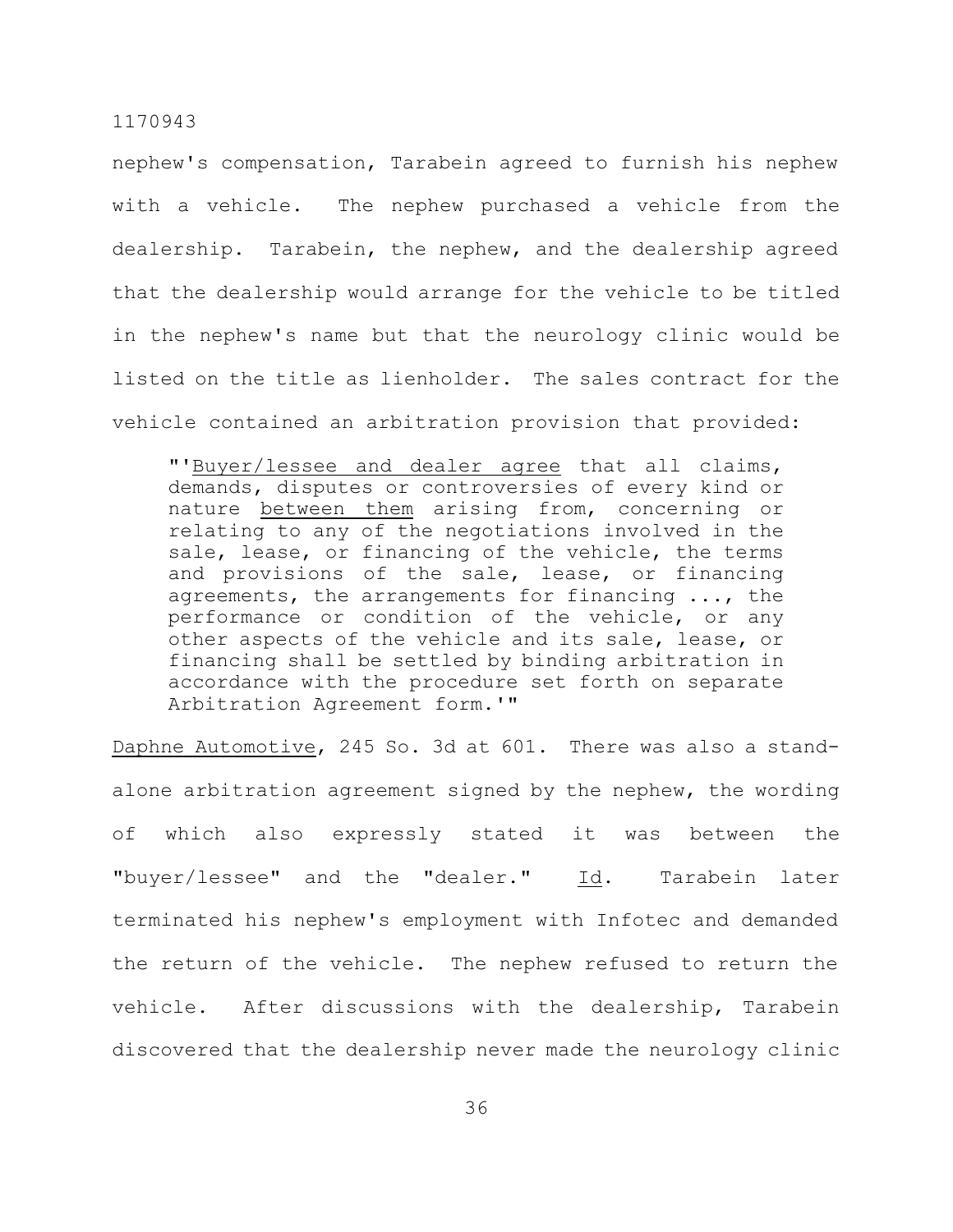a lienholder on the vehicle and that it had actually given title free and clear to the nephew. Tarabein and the neurology clinic sued the dealership and one of its employees, alleging breach of contract and other claims based on the sale of the vehicle to the nephew. The dealership and the employee moved to compel arbitration.

As in this case, the dealership and the employee contended that Tarabein and the neurology clinic were bound by the arbitration provisions because they were third-party beneficiaries to the sales contract and/or they should be equitably estopped from avoiding arbitration because they were claiming benefits under the sales contract. This Court rejected those arguments, explaining:

"[I]t is ultimately unnecessary for this Court to conduct any inquiry as to whether the plaintiffs are third-party beneficiaries under the sales contract or whether the doctrine of equitable estoppel is applicable because we agree with the plaintiffs that the dealership is seeking to enforce the arbitration agreements beyond the scope of those agreements. Specifically, the arbitration agreements ... are broad insofar as they apply to 'all claims, demands, disputes or controversies of every kind or nature.' However, the agreements are limited to disputes that arise 'between them,' i.e, the 'buyer/lessor' (nephew) and the 'dealer[ship].' Stated differently, the language employed in the arbitration agreements is not broad enough to encompass the plaintiffs, who are nonsignatories to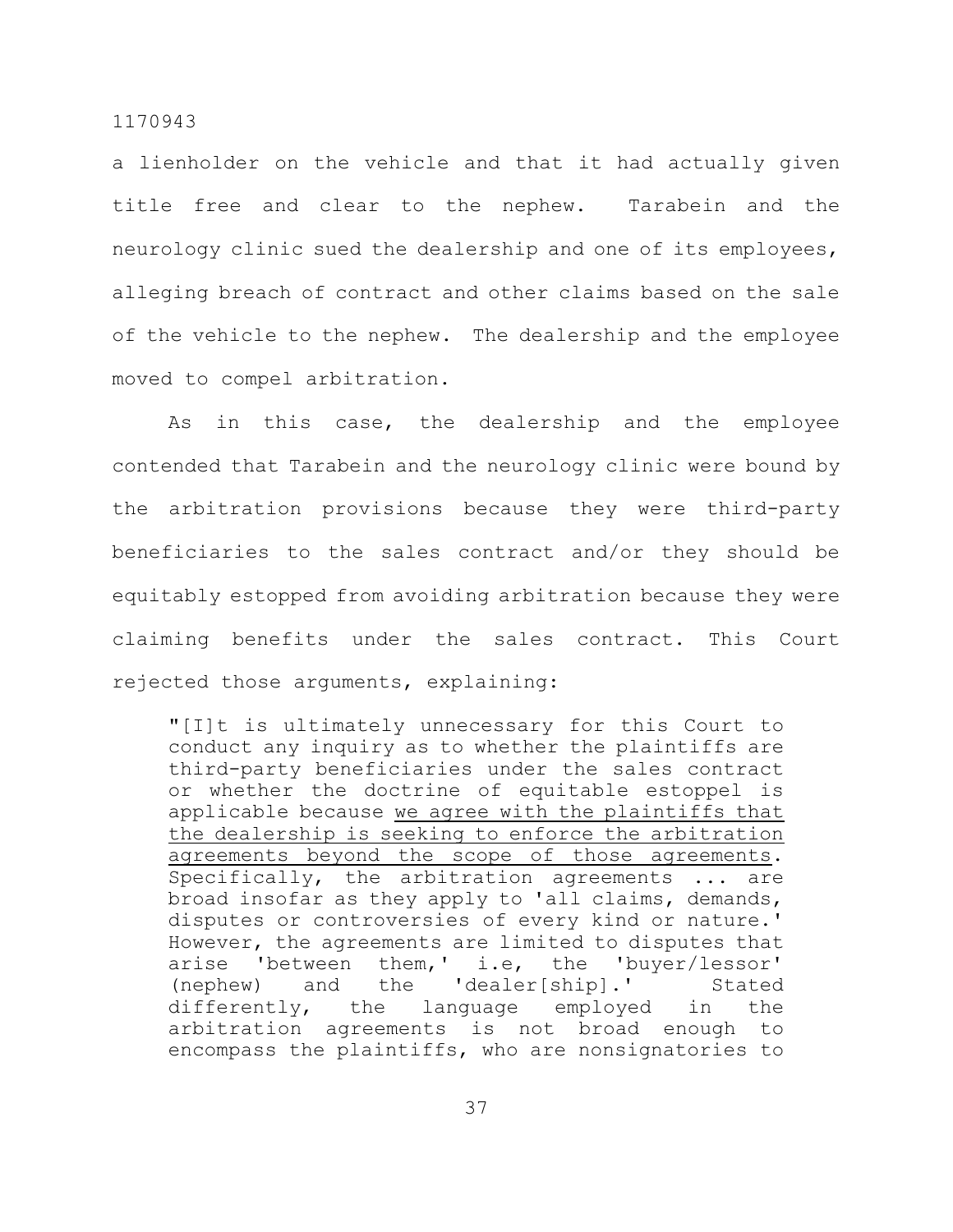those agreements. See MTA[, Inc. v. Merrill Lynch, Pierce, Fenner & Smith, Inc.], 114 So. 3d [27] at 32–33 [(Ala. 2012)] ('[R]egardless of whether the third-party-beneficiary or equitable-estoppel exception might otherwise apply, the narrow scope of the arbitration provisions ... precludes this Court from requiring MTA to arbitrate its third-party claims against Merrill Lynch.')."

Daphne Automotive, 245 So. 3d at 604–05 (emphasis added). See, e.g., Cook's Pest Control, Inc. v. Boykin, 807 So. 2d 524, 527 (Ala. 2001) ("The text of the arbitration clause limits its application to disputes arising between Cook's and the 'customer' (Knollwood). ... This Court has held that a nonsignatory cannot require arbitration of a claim by the signatory against the nonsignatory when the scope of the arbitration agreement is limited to the signatories themselves."); Cartwright v. Maitland, 30 So. 3d 405, 412 (Ala. 2009) ("The Court's several decisions on this subject make it clear that estoppel applies in a dispute involving an arbitration agreement when the language of the arbitration agreement is not specifically limited to the signatories of the agreement and is, instead, broad enough to encompass disputed claims between a signatory and a nonsignatory.").

Warren Averett's arguments about Wiggins's being a thirdparty beneficiary under the contract and whether Wiggins's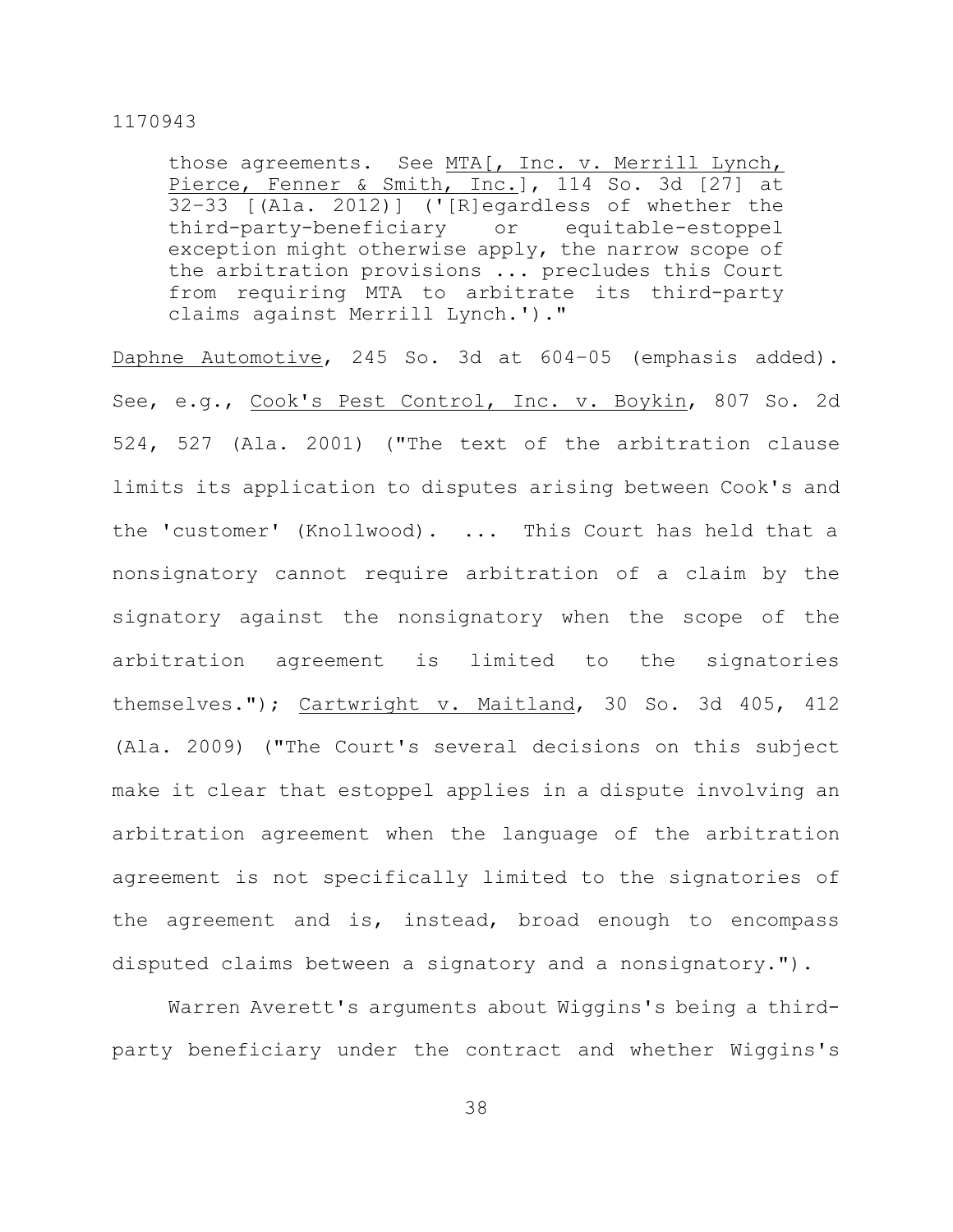claim is related to the contract miss the central point: the arbitration clause is applicable only to claims brought by or on behalf of Eastern Shore against Warren Averett. Warren Averett and Eastern Shore chose to restrict the application of the arbitration clause to claims brought by Eastern Shore only; Wiggins's lawsuit simply is not implicated by the clause. In reaching this conclusion, I merely state the boundaries of the agreement Warren Averett crafted and entered into with Eastern Shore.

"'Parties are free to contract as they will, provided they contract within the law.' Perkins v. Skates, 220 Ala. 216, 218, 124 So. 514, 515 (1929). 'The [Federal Arbitration Act, 9 U.S.C. § 2] "simply requires courts to enforce privately negotiated agreements to arbitrate, like other contracts, in accordance with their terms," and "parties are generally free to structure their arbitration agreements as they see fit."' Homes of Legend, Inc. v. McCollough, 776 So. 2d 741, 746 (Ala. 2000) (quoting Volt Information Sciences, Inc. v. Board of Trustees of Leland Stanford Junior Univ., 489 U.S. 468, 478–79, 109 S.Ct. 1248, 103 L.Ed.2d 488 (1989)). '[T]he federal policy favoring arbitration does not require this Court to ignore the contractual intentions of the parties.' 776 So. 2d at 746."

#### Fountain v. Ingram, 926 So. 2d 333, 338 (Ala. 2005).

In sum, in accordance with decisions of the United States Supreme Court, I believe that the arbitration clause does not